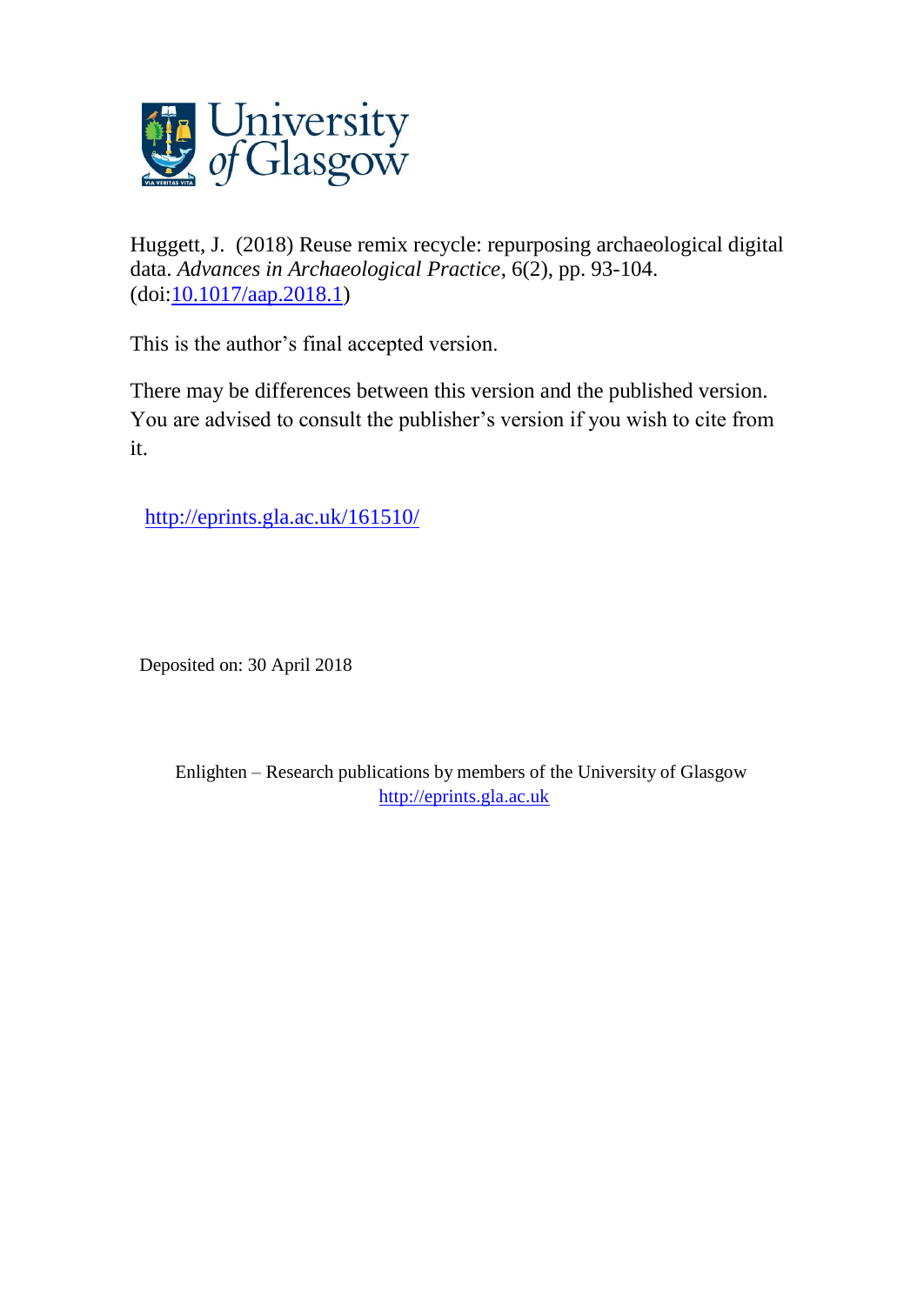# **REUSE REMIX RECYCLE: REPURPOSING ARCHAEOLOGICAL DIGITAL DATA**

**Jeremy Huggett** Archaeology, School of Humanities, University of Glasgow, Glasgow G12 8QQ, UK (jeremy.huggett@glasgow.ac.uk, corresponding author)

# **Abstract**

Preservation of digital data is predicated on the expectation of its reuse, yet that expectation has never been examined within archaeology. While we have extensive digital archives equipped to share data, evidence of reuse seems paradoxically limited. Most archaeological discussions have focused on data management and preservation, and on disciplinary practices surrounding archiving and sharing data. This paper addresses the reuse side of the data equation through a series of linked questions: what is the evidence for reuse, what constitutes reuse, what are the motivations for reuse, and what makes some data more suitable for reuse than others? It concludes by posing a series of questions aimed at better understanding our digital engagement with archaeological data.

La conservación de los datos existentes en formato digital se basa en la expectativa de su posterior reutilización y aprovechamiento. Sin embargo, esta expectativa, como posibilidad razonable, nunca ha sido examinada dentro del campo de la arqueología. Aunque contamos con grandes repositorios digitales equipados para compartir datos, las evidencias de casos de una reutilización clara de los mismos parecen ser, paradójicamente, limitadas. La mayor parte de los análisis acerca de estas cuestiones desde la arqueología se han centrado en cómo gestionar y conservar los datos, y también en las prácticas de almacenamiento y acceso compartido a los datos llevadas a cabo dentro de la disciplina. Este artículo aborda el aspecto de la reutilización de los datos en este contexto a través de una serie de preguntas vinculadas entre sí: ¿Qué evidencias o casos de reutilización existen? ¿Qué constituye realmente una reutilización de datos?, ¿Cuáles son las motivaciones para su reutilización, y qué hace que algunos datos sean más adecuados para reutilizar que otros? Así mismo, el artículo concluye planteando una serie de preguntas enfocadas a comprender mejor nuestra relación entre el medio digital y los datos arqueológicos.

> "The best thing to do with your data will be thought of by someone else" (Rufus Pollock, cited in Wentworth 2008)

# The Digital Data Paradox

In 1995, Brian Fagan drew attention to what he called "archaeology's dirty secret" – the failure of archaeologists to publish definitive reports on their fieldwork, pointing to problems in scholarly culture including a focus on funding field research rather than analysis or publication (Fagan 1995:16). He identified the digital as a catalyst for change: "The demands of the electronic forum will make it harder to duck the responsibility of preparing one's data for scholarly use and scrutiny. In many cases, 'publication' will consist of meticulously organized databases, including graphics." (Fagan 1995:17). In the intervening years there has been a significant development of digital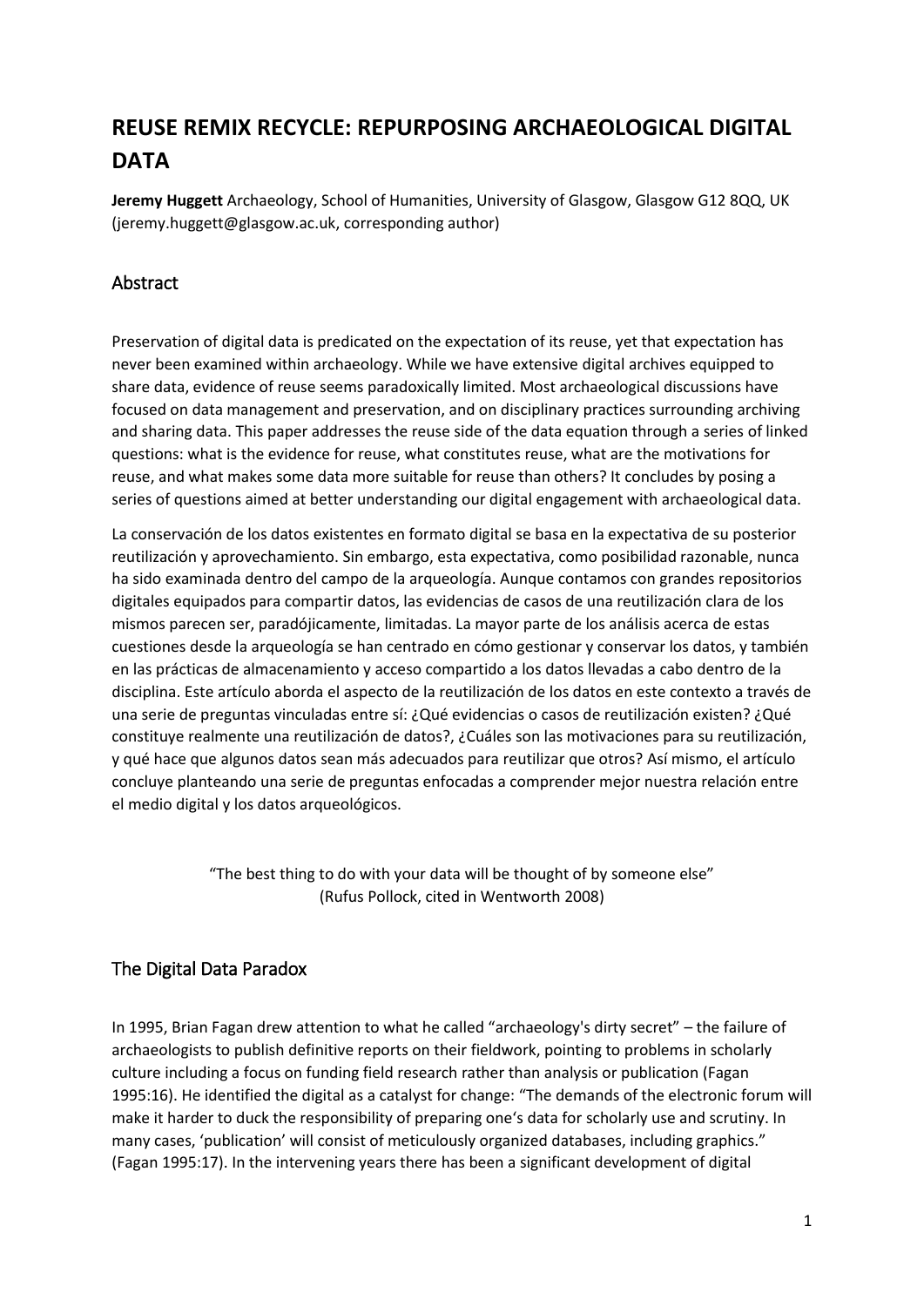repositories in the UK, USA and elsewhere facilitating this vision by providing for the preservation and distribution of archaeological data. However, rather than resolving archaeology's 'dirty secret', they have in fact unwittingly extended it. Consequently, referencing Fagan's 'dirty secret', Cherry observed that archaeology "remains stubbornly intransigent in the face of digital technologies" (Cherry 2011:12).

In the meantime the preservation of archaeological data within digital repositories has become normative practice (Kansa, Kansa and Arbuckle 2014:58), underlined by the current range of professional archaeology codes of practice. However, evidence of actual reuse of these data remains rare (Kansa, Kansa and Arbuckle 2014:58; Huvila 2016) and, reminiscent of Fagan's earlier criticism, much archaeological research remains focused on the generation and collection of new data. This is despite a number of studies demonstrating archaeological commitment to and support for digital preservation and data reuse (e.g. Faniel, Kansa, Kansa, Barrera-Gomez and Yakel 2013; Frank et al. 2015). There is therefore a paradox: archaeologists deposit and share their data but make comparatively little use of data shared by others.

This has implications for the sustainability of the digital repositories that manage the data, and for the wider discipline. Justifying the considerable investment in time, money, expertise and energy to create and manage archaeological data archives and to make data available for sharing might be open to question if they are seen solely as places for storage, even if those data are among the primary surviving evidence of fieldwork encounters with the past. Data resilience through reuse is seen to support data preservation into the future, and at the same time to meet the ethical principle that research results should be capable of review and refinement. As the Archaeology Data Service (ADS) emphasizes, "reuse of data is the single surest way of maintaining the integrity of data and tracking errors and problems with it" (ADS 2014). However, the presumption of digital reuse contrasts with the evidence from non-digital archives which traditionally show low levels of use of their resources (Merriman and Swain 1999:259-60). Why should we expect digital reuse to be any different?

# Absence of Evidence and Evidence of Absence

Digital archaeologists, digital archivists, and digital curators have recently begun to express anxiety about the difficulty of demonstrating reuse of digital resources, although the lack of evidence for data reuse in archaeology is often anecdotal. A survey of the literature reinforces the impression of a lack of reuse since much of it focuses on the mechanics of making the data reusable in the first place – not unreasonable during an era which has seen the case made for the creation of digital repositories, and their subsequent development and growth towards a tipping point at which they become genuinely useful resources. Numerous studies report on creating the means to support data sharing: for example, the FAIR principles (Findability, Accessibility, Interoperability, Reusability) (Wilkinson et al. 2016) have reuse at their core but stop at the point of ensuring that it is feasible. Unless steps are taken to encourage those data to be taken up and reused, the data cycle easily stalls in the absence of motivation or incentive to reuse. Making data shareable and accessible is not the same as actual reuse, but evidencing this gap in the cycle has proved problematic.

Reassuringly this is not just an issue for archaeology. For example, a survey of digital archives across Europe identified reuse of data as a key aspect of sustainability and at the same time pointed to a lack of means to evaluate levels of reuse (Sasse et al. 2017:67-8). Standard web metrics such as page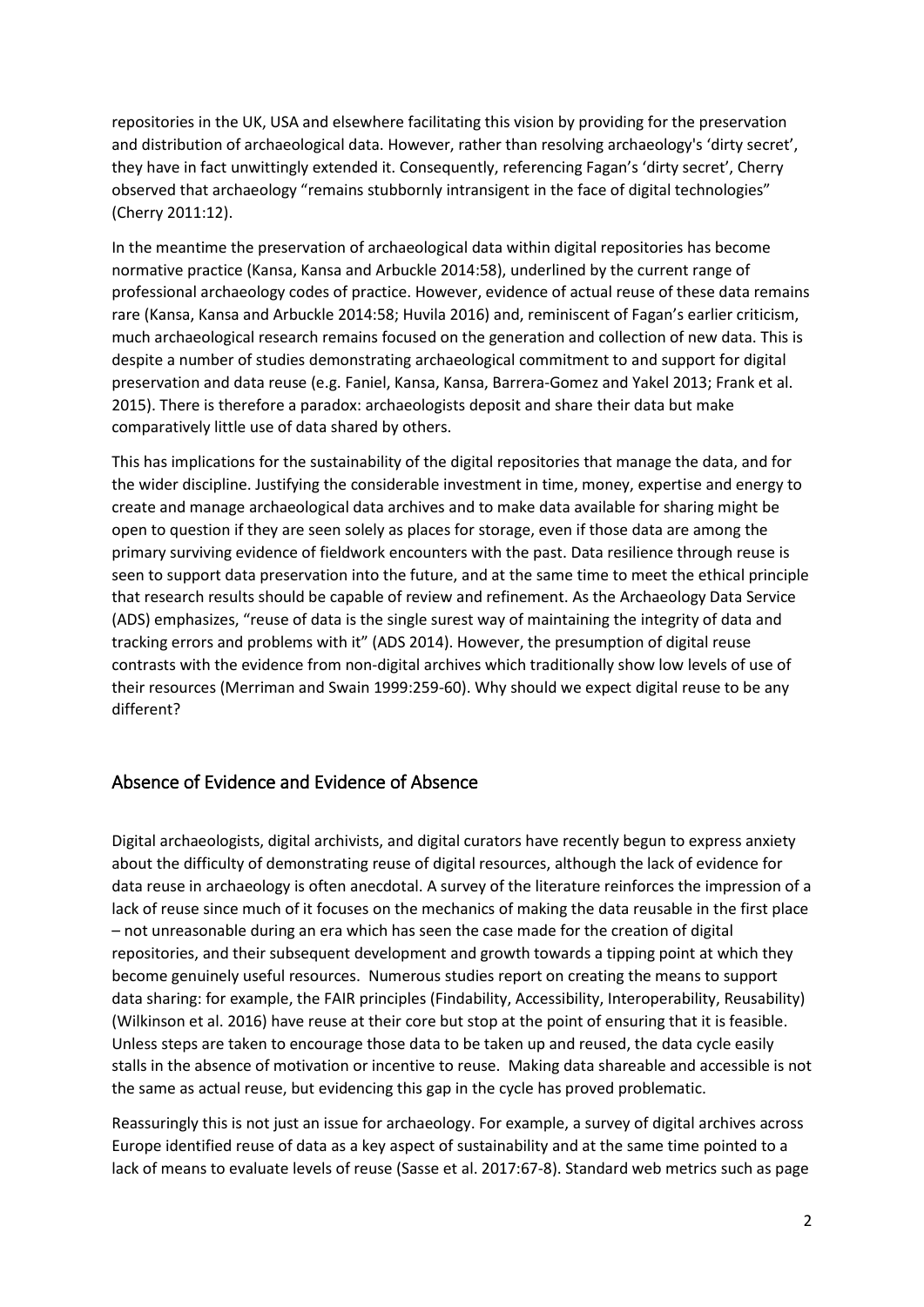impressions, click rates and downloads are often used as indicative of reuse (for instance, Richards 2002:359; Green 2016:21; Richards 2017:5-6) although they have a very ambiguous relationship with it; indeed, such metrics primarily capture supply rather than reuse (see Figure 1). Even data downloads are a poor proxy for reuse since the purpose behind the download does not necessarily lead to reuse. For instance, in Figure 2 the Wharram Percy archive at the ADS saw 1614 downloads resulting in 13 citations (including self-citations) according to the Thomson Reuters Data Citation Index (DCI). In comparison, 671 downloads of the Cleatham archive resulted in 0 citations in the DCI although a Google search revealed at least three citations (one PhD and two academic journal papers). Consequently, downloads demonstrate potential reuse at best and an equivocal relationship with subsequent citations.

Nevertheless, data citations are frequently seen as a more robust means of demonstrating reuse (for example, Piwowar and Vision 2013) and the use of persistent Digital Object Identifiers (DOI) enables datasets to be uniquely identified and reliably located. However, analyses of data citation demonstrate that their use is as yet limited: research data commonly goes uncited (Peters et al. 2016:740), explicit data citations in the reference sections of publications are rare, and where reference is made at all, it is to the title of the dataset in the body of the paper (Mooney and Newton 2012:7), or in the acknowledgements or supplementary materials. The lack or informality of data citation makes identification and documentation of reuse difficult (Park and Wolfram 2017:457), and a brief overview of archaeological data citation suggests the situation is much the same. For instance, a survey of Archaeology Data Service datasets indexed in the DCI indicates that 56 of 476 datasets (as of August 2017) have been cited, although only 12 have been cited more than once. In most cases these citations are by the original authors of the datasets themselves, often within the published reports that the data belong to, and such self-citation makes the evaluation of actual data reuse more complex still (Park and Wolfram 2017:457). Citation indexes such as the DCI currently lack contextual nuance capable of distinguishing between the different kinds of formal and informal citation, original use and actual reuse. Despite the problems surrounding data citation it is considered to be a primary means of recognizing and validating the contribution of the original authors through increasing peer visibility and reputation (e.g. Dallmeier-Tiessen et al. 2014:25). That this is poorly practiced and evidence for reuse is inadequately captured remains a significant problem.

Even if data citation capture were more comprehensive, its reliance on a traditional academic publication model restricts its value since there are modes of reuse that are not captured or warranted by academic-style citations, such as data used for teaching purposes, student projects, experimentation unrelated to the origins of the data, and so on (Piwowar and Vision 2013:21). Altmetrics may provide an alternative mechanism for gaging levels of a wider range of reuse practices through capturing mentions on social media, social bookmarking, social recommending, blogging and micro-blogging sites, for instance. However, altmetrics tools bring their own set of problems (e.g. Haustein 2016). Most rely on the use of DOIs which assumes these are widely used, but this does not yet appear to be the case in archaeology: for instance, Google searches for the DOIs of random ADS archives lead back to the original archive rather than to references to the archive, even in cases where the archives were known to have been reused and cited. Event services such as those being developed by DataCite and Crossref are intended to capture the broader range of reuses, but are dependent on the use of persistent identifiers (Dappert et al. 2017, Robinson-Garcia et al. 2017). Until archaeologists consistently use DOIs or other such persistent identifiers for their data , the capture of altmetrics for archaeological data citation seems equally problematic and equally unreliable as standard data citations, as indeed is the experience elsewhere (Peters et al. 2016).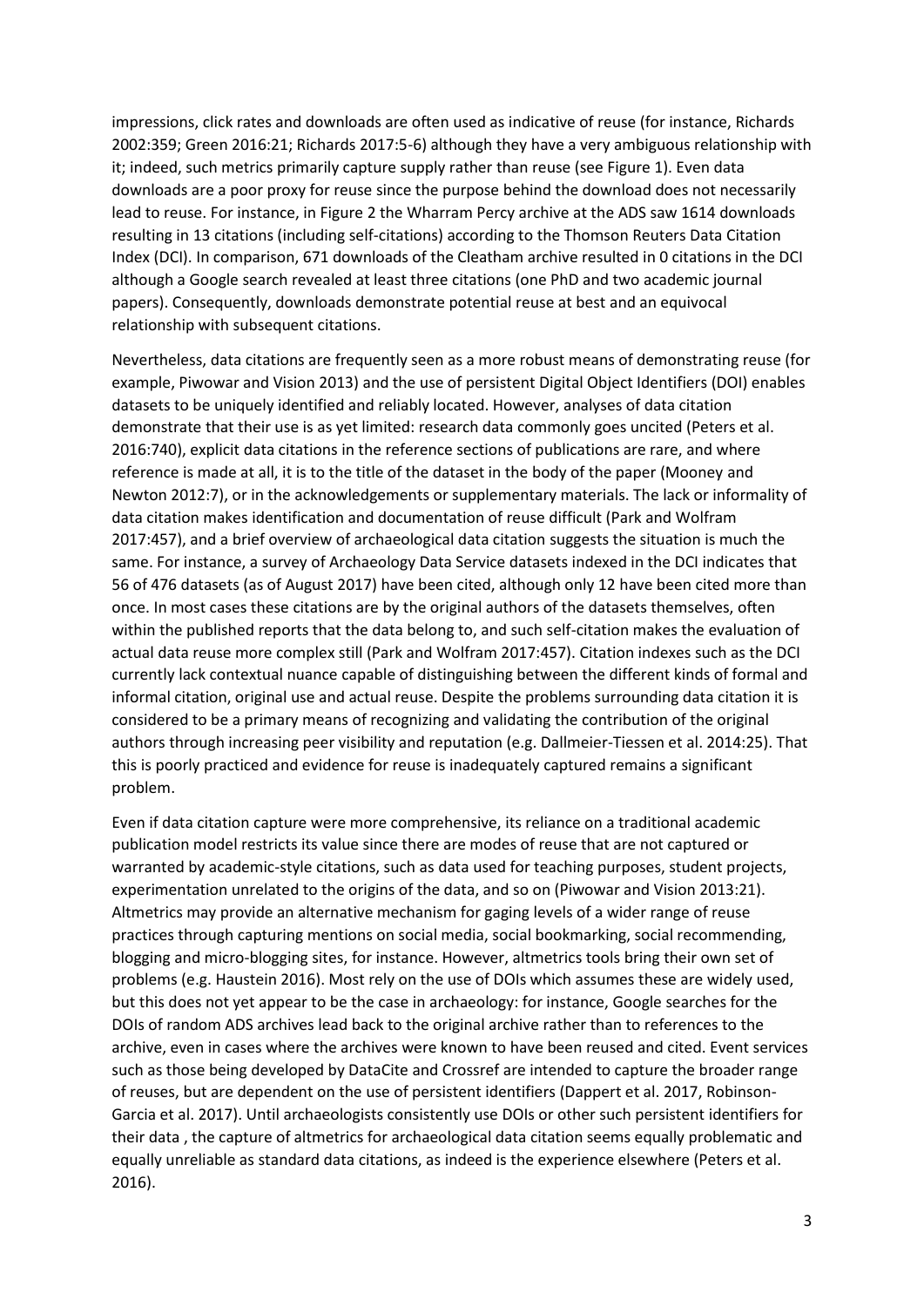## What is Reuse?

What this highlights is that reuse is in itself not straightforward and can mean different things in different circumstances; indeed, definitions can frequently seem contradictory. A useful distinction to start with is between 'use' and 'reuse', where 'use' is essentially related to the purposes of the originator of those data. Hence,

In the simplest situation, data are collected by one individual, for a specific research project, and the first 'use' is by that individual to ask a specific research question. If that same individual returns to that same dataset later, whether for the same or a later project, that usually would be considered a 'use' [Pasquetto et al. 2017:3].

By this definition, therefore, the level of data self-citations highlighted above is actually a measure of 'use' rather than 'reuse'. 'Use' occurs after data collection and storage although some definitions might suggest that all data processing subsequent to initial collection technically constitute reuse rather than use (Custers and Uršič 2016:7-8). However, since data collection is a prerequisite for any kind of subsequent use, it seems more reasonable to see data 'use' in terms of the actions of the primary data author(s) up to and including any of their analyses employing the data. Whether or not the primary author(s) returning to the data subsequent to the data's deposition in a repository and retrieving them for further analysis constitutes use or reuse remains an open question (Pasquetto et al. 2017:3) although one might imagine in most cases the original investigator(s) would work with copies that they retained prior to deposition which would logically imply use rather than reuse by this definition.

A common characterization of 'reuse' is as secondary use for purposes other than that for which the data were originally collected (e.g. Faniel, Kriesberg and Yakel 2016:1404; Zimmerman 2008:634). On the face of it, this would mean that that reproducibility, one of the most common reasons lying behind data sharing (Pasquetto et al. 2017:4), cannot be seen as reuse since it entails the reanalysis of a prior study using the same data and methods as the original investigator in order to confirm or deny previous research (e.g. Marwick 2017:427). Other investigators, separated in time and space, use the data for the purpose for which they were originally collected, and to deny that this constitutes 'reuse' would seem perverse. The simplest approach to this use/reuse dichotomy is to see the key distinction between use and reuse as being less to do with the purpose of data (re)usage and more closely linked to the authorship of the data themselves: hence, 'use' is associated with actions of the primary data producer(s) whereas 'reuse' is any secondary use by those other than the primary producer(s). This aligns with Borgman's characterization of 'sources' and 'resources', where sources are data originating with the investigator and resources are existing data reused for a project (Borgman 2015, 64-5).

Beyond these general definitions of 'use' and 'reuse', it is also clear that reuse itself can entail a variety of different practices. Reuse may go beyond simply reusing data over again: for example, it may involve taking the data and combining them with other data to create a new dataset for a different and/or extended analysis (a 'remix'), or it may reprocess ('recycle') the data to create something new through altering the focus and/or discarding data. An alternative characterization would be to see data as being reused within their original purpose (such as in reproducibility) or reused for a different purpose altogether (a different research focus, such as a cemetery excavation dataset used in a pottery study); equally data may be reused in the same context (the cemetery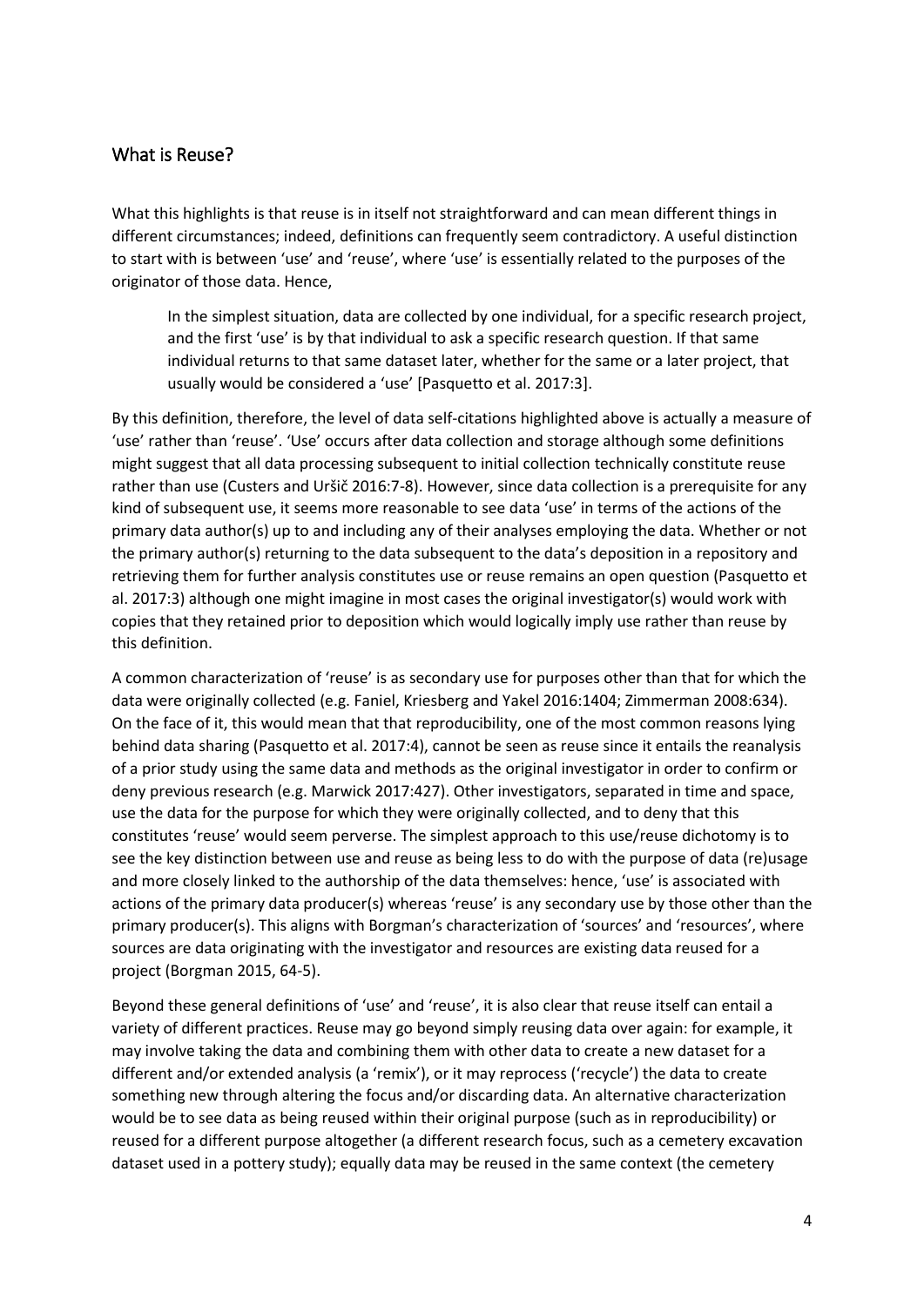dataset used in a comparative study with other contemporary datasets, for example), or reused in an entirely different context (the cemetery dataset contributing to a regional identity study, for instance). In this sense, reuse may entail repurposing or recontextualization of the data (c.f. Custers and Uršič 2016:9). In the process, reuse may result in new derived data products which themselves may be used and reused in subsequent analyses, creating a network of interdependencies and authorships.

'Reuse' is therefore a more slippery concept than it might at first seem, but whether reused, remixed, recycled, repurposed, or recontextualized, two key questions lie behind potential reuse: what are the motivations behind reuse? and how reusable are the data themselves?

# Why Reuse It?

Reasons behind reuse are rarely discussed; more common are reasons why data should be shared. For example, Borgman suggests four rationales for sharing data: reproducibility/verification, ensuring publicly funded research is widely available, enabling new questions to be asked of the data, and advancing research and innovation (Borgman 2012:1067). The first and third of these are equally appropriate as motivations for reuse, and the fourth might reasonably be hoped to be a consequence of them. At the same time, however, they reinforce an association between reuse and research which may be over-emphasized. For example, a recent study of social scientists' use of data archives shows that the proportion of teaching (15%) and learning (64%) significantly outweighed research-related downloads of data from the UK Data Service, with similar results from the Finnish Data Service (Bishop and Kuula-Luumi 2017:4-7). Conversely, an analysis of the ADS registered user demographic indicated that academic research was the most common reported reason for using the ADS (Green 2016:21-2), although this is not limited to downloads.

The reproducibility or verification of research is most commonly cited as the motivation for sharing data (Borgman 2012:1067; Pasquetto et al. 2017:4). Reproducibility is a key aspect of scientific method, but an inability to reproduce results across a wide range of disciplines in the sciences and social sciences has led to claims of a reproducibility 'crisis'. For example, a survey by *Nature* found that more than 70% of researchers had tried and failed to reproduce the results of others, while more than 50% had failed to reproduce their own experiments; overall, 52% believed there was a significant reproducibility crisis (Baker 2016:452). While data reuse can contribute to the ability to test archaeological arguments and explanations (e.g. Smith 2015), such applications are relatively rare. In part, this is due to limited provision made for reproducibility, linked to issues with the availability of the data and associated processing methods (Marwick 2017), but it can also be related to an approach to reproducibility which employs comparative data rather than in-depth reevaluation of the original data. In this respect, little seems to have changed since Barrett's nondigital reanalysis of the Iron Age Glastonbury Lake Village which entailed a deep reading of the original excavation report rather than relying on evidence from analogous sites and archives (Barrett 1987:410). Such practice remains rare, and suggests that simply making data digitally available for reuse will not address reproducibility: there remains a strong tradition within archaeology of conducting new research by collecting new data rather than reusing old data collected by others (Huvila 2016).

Nor is it necessarily the case that data are reused as a means of driving forward new research. For example, in a study of researchers at the Center for Embedded Network Sensing it was found that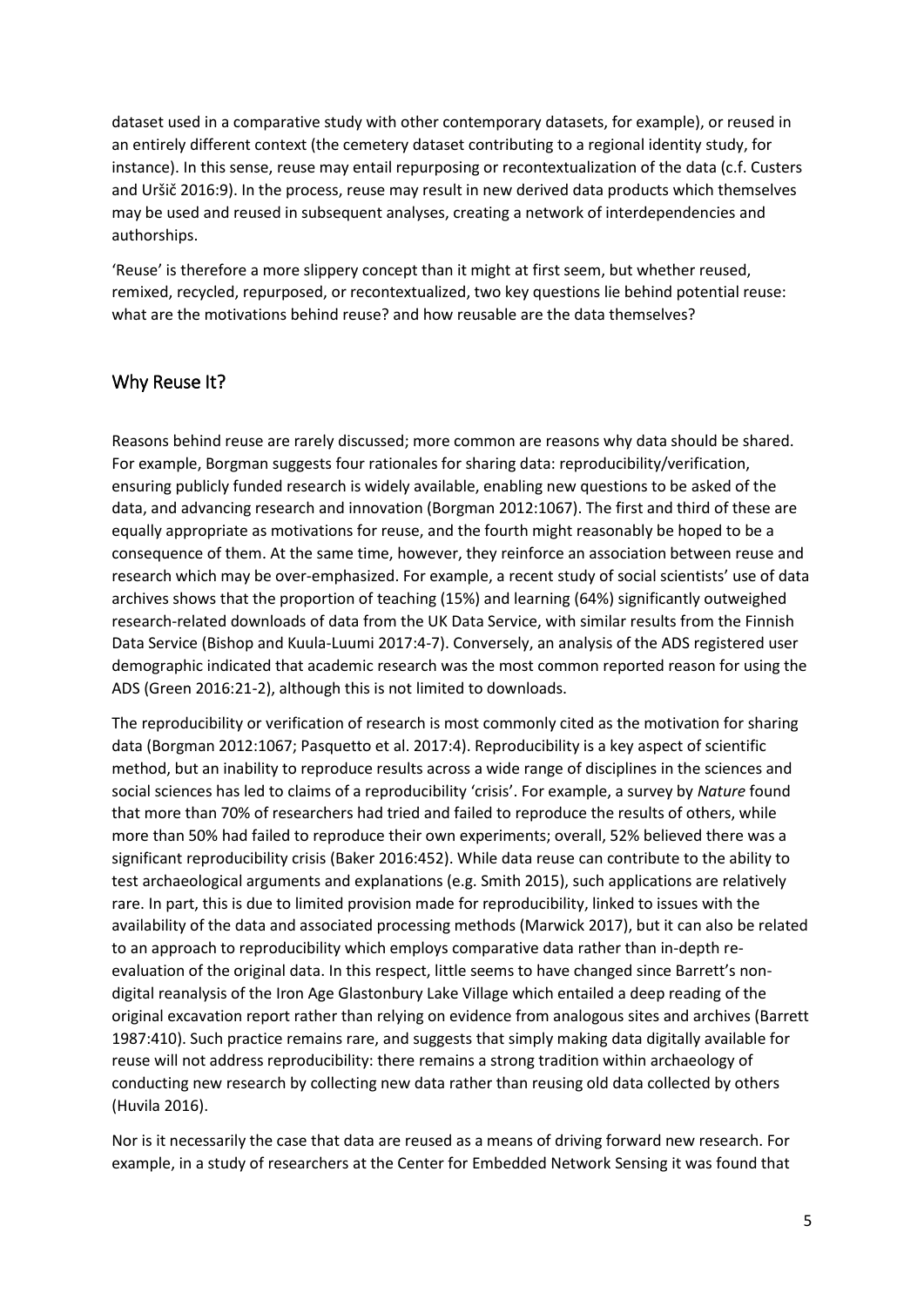the purpose behind data reuse was typically as a baseline or context to provide a background to research, rather than the external data being foregrounded as a primary means of research (Wallis et al. 2013:14).

A study of data reuse behaviors and the factors associated with data reuse practice amongst social scientists (Curty 2016, Curty and Qin 2014) helps clarify potential motivations behind reuse or reasons for non-reuse within archaeology. Six core factors influencing reuse were identified (see Figure 3), with each subdivided into additional factors which to varying degrees affect attitudes towards and feasibility of data reuse (Curty 2016:100; Curty and Qin 2014:2).

*Perceived benefits* are associated with the extent to which new knowledge might result from reuse, a cost/benefit analysis of using secondary data rather than collecting new primary data, and the extent to which the data available are seen as reliable (Curty 2016:100-1). A balance of positive outcomes across these factors would support data reuse.

*Perceived risks* include the perception that reuse is less valued than original data in research, that there may be ethical issues associated with secondary data (for instance, copyright and confidentiality), that reuse might be perceived as misuse or misinterpretation, and that there might be hidden errors within the secondary data that were not picked up (Curty 2016:101-3). A balance of negative outcomes – high risk – across these factors would limit likelihood of data reuse.

*Perceived effort* relates to the work entailed in handling secondary data that were not created by the researcher. Issues include the accessibility of the data, the ease of discovery, the extent to which the data are adaptable to the current research objectives, the extent to which the data have to be reworked for reuse in the new context, and an understanding and appreciation of the complexities of the original research that created the data in the first place (Curty 2016:103-5). A balance of negative outcomes across these factors, suggesting high friction, would limit the likelihood of data reuse.

*Perceived reusability* covers the extent and quality of data documentation, the fitness of purpose, the trustworthiness and credibility of the data creator(s), the quality of the data in terms of its consistency (accuracy and reliability) and completeness (minimal missing data), and the rigor (methods, procedures etc.) of the original research that created the data (Curty 2016:105-7). A balance of positive outcomes across these factors, indicating confidence in the data, would support subsequent reuse.

*Enabling factors* facilitate reuse, and relate to the availability of documentation associated with previous applications and contexts of use rather than data reusability (see above), availability of data repositories, the potential accessibility of the data creators themselves, the level of training in data analysis and reuse, and the availability of support and assistance for reuse (Curty 2016:107-9). A balance of positive outcomes across these factors would support reuse.

*Social factors* concern the attitudes of peers and the wider discipline: the extent to which data reuse is accepted as legitimate research, and the levels of encouragement and incentivization for reuse (Curty 2016:109-10). A balance of positive outcomes across these factors would support reuse.

The data reuse behavioral model in Figure 3 highlights a range of factors which contribute to a determination of the feasibility of reuse in a complex web of interrelated decisions. Some factors (such as data accessibility and data quality) are likely to be more significant than others (for example, availability of primary investigators) in terms of archaeological reuse, emphasizing that the balance of factors will vary between different potential reuse applications.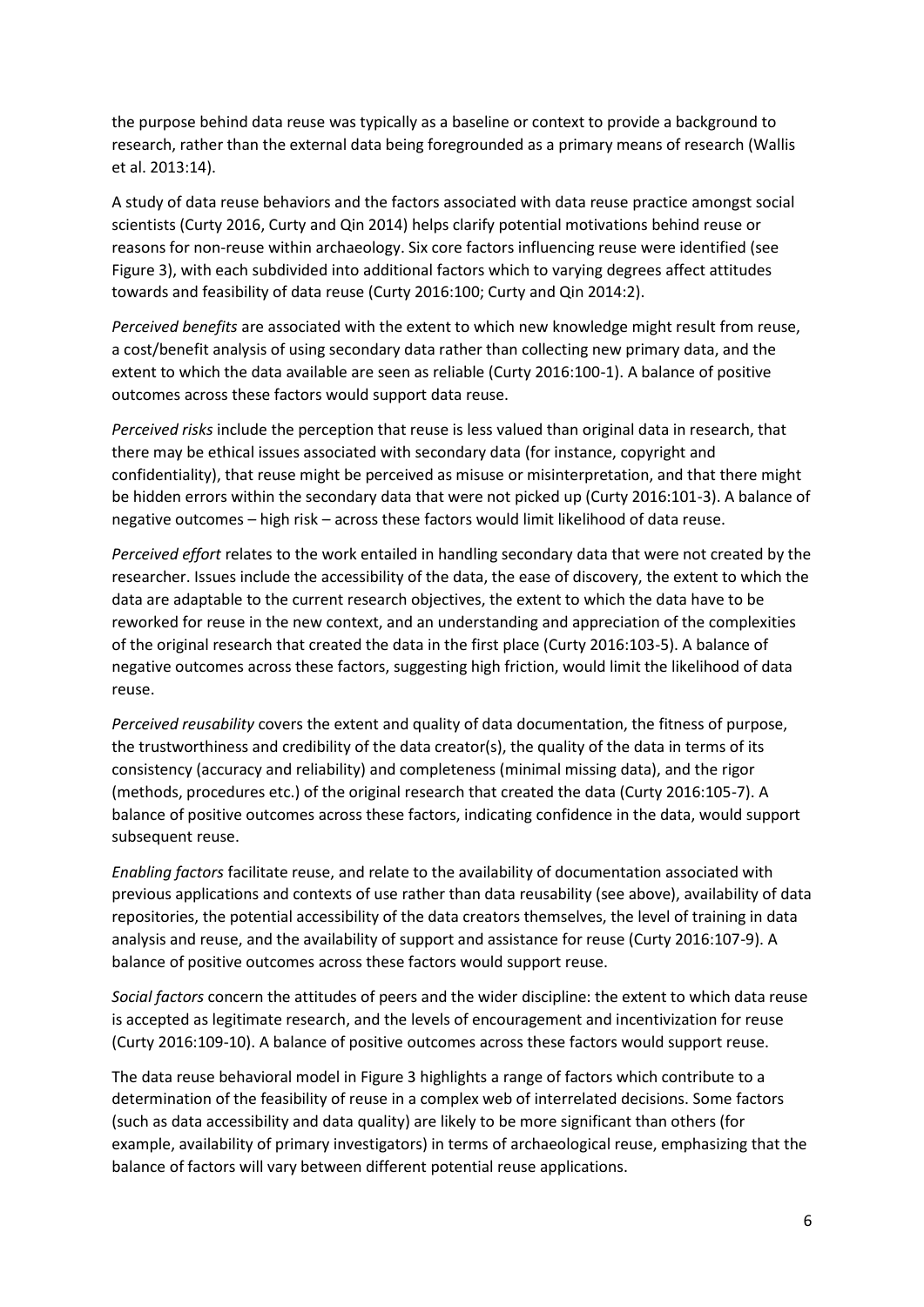# How Reusable is It?

If reuse is a slippery concept, so too are data. What constitute data is a matter of negotiation between the potentially conflicting perspectives of data producers, data curators, and data users, changing through time and through (re)use so that what was not considered to be data at the time may be of interest at a later stage, and conversely, what was understood to be data may no longer be seen to have value. Consequently, we are dependent on the tacit knowledge and research agendas of those who precede us, just as those who follow us will be limited by ours (e.g. Wylie 2017:207). This has implications for the collection, curation, and subsequent reuse of data. For instance, recognizing that the future use of data cannot be fully anticipated reinforces the tension between the concept of "analytical destiny" (Carver 1985:50) in which material/data have a known value and are collected where there is an identified purpose, versus data which might conceivably have a future, as yet unforeseen, value which would otherwise be lost but yet there is a cost to its capture and retention. The FAIR Guiding Principles define a series of characteristics required for data to be reusable: rich description, detailed provenance, use of domain standards, and clear licensing arrangements (Wilkinson et al. 2016: 4), but meeting even these basic requirements is not straightforward.

### *Data Wrangling*

A considerable challenge to reuse is the need to rework data in terms of managing different recording conventions, data formats and data models (e.g. Kandel et al. 2011). Numerous types of errors can occur within the data themselves: for instance, syntactical data anomalies (irregularities in format or value), semantic anomalies (inconsistencies within or across data such as duplicates, contradictory data), and coverage anomalies (missing or incomplete data) (Müller and Freytag 2003:6-7). Such issues only increase as datasets are increasingly aggregated into meta-analyses (Kansa 2015:225) and incorporated into 'big data'-style analyses (Gattiglia 2015). Recognizing and dealing with such anomalies can be extremely time-consuming, assuming they are spotted in the first place, although it can be argued that this is outweighed by the cost saving in not having to collect the data again (e.g. Heidorn 2008:290). Of course, in archaeology the data collection process is frequently unrepeatable, and instead new analogous data may be collected as an alternative to reuse.

Digital tools make it relatively easy to manipulate single datasets, to aggregate datasets that are notionally similar, or to integrate datasets that are seemingly unrelated, and in the process create 'new' data from old. This is assumed to be beneficial, but equally such consolidated datasets may be little more than what Clarke characterizes as a "melange": collections of mixed or uncertain quality, with uncertain associations, and combined and modified in ways that are not transparent (Clarke 2016:83). Clarity regarding the means by which reused datasets are arrived at prior to analysis can be variable, complicated by the range of possible issues that may be encountered beyond technical issues with the data. Commonplace are contextual discrepancies, methodological biases, and problems with associated documentation. Again, these are just as much a feature of non-digital data but are compounded by technical issues linked to comparability, compatibility and standardization of the digital data. Where little or no information is provided about any data-cleansing and manipulation in advance of analysis, confidence in the derived data and its subsequent use can be limited at best, especially when data 'cleaning' may more often be concerned with the ease with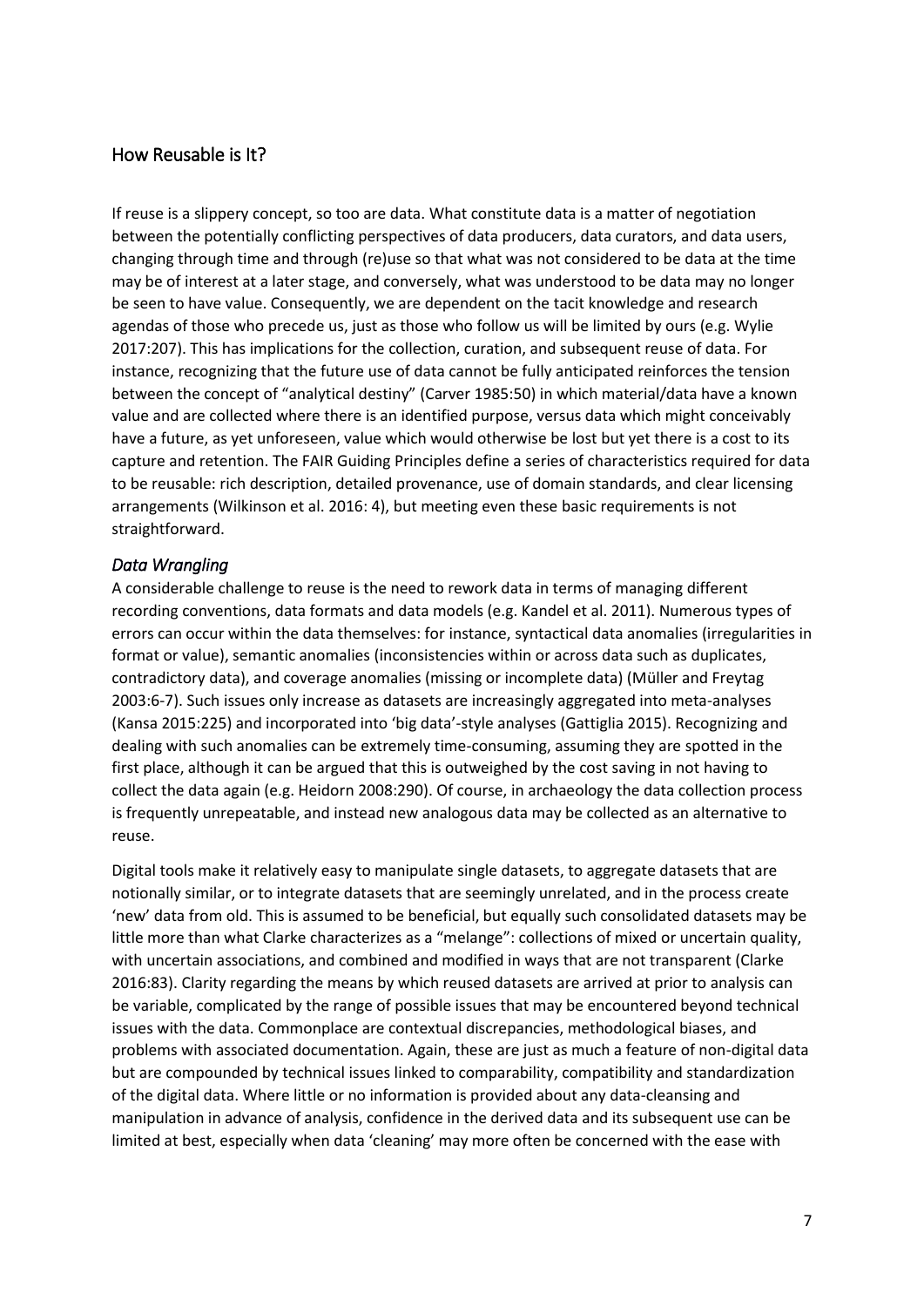which the analytical tools can be applied to the data rather than the cleanliness of the data themselves (Clarke 2016:83).

## *Data Contexts*

A key factor that a number of authors have identified is that archaeological data requires associated contextual information in order to be capable of considered reuse (e.g. Faniel, Kansa, Kansa, Barrera-Gomez and Yakel 2013:297; Atici et al. 2013:667; Faniel, Barrera-Gomez, Kriesberg and Yakel 2013:798; Kansa, Kansa and Arbuckle 2014:59; Frank, Yakel and Faniel 2015:144). This is typically addressed through the provision of metadata – data about the data in question – although the levels of detail and coverage can vary widely. The most common metadata focuses primarily on the needs of discovery (authorship, rights, sources, etc.) rather than reuse of the data which requires paradata – data about provenance, process, and derivation (e.g. Baker 2012, Mudge 2012). Indeed, depending on the kind of reuse, even paradata may not be sufficient as it does not include computer code or scripts used in the original analysis and manipulation of the data, or even the computer environment itself (Marwick 2017). Consequently different kinds of reuse may require different levels of contextual detail to support it (e.g. Bechhofer et al. 2012:603), and by implication, the levels of contextual information available will place limits on the kinds of reuse that are possible for a specific dataset.

Despite this, meta/paradata associated with data are most commonly of value to the computational tools used to locate and manage the data than to the human agents seeking to make use of it. Indeed, although the lack of contextual information is frequently cited as a shortcoming of archaeological data, nevertheless data are reused as ways are found of circumventing it (Faniel, Kansa, Kansa, Barrera-Gomez and Yakel 2013:298; Atici et al. 2013:667). As Borgman observes, "The effort required to explain one's research records adequately increases as a function of the distance between data originators and users" (Borgman 2007:167), and contextual information accompanying data is seen as a means of overcoming the 'knowledge distance' between those reusing and the original data producers (Markus 2001:88). Consequently, its absence should be a significant barrier to reuse.

However, the significance of absent or limited contextual information is difficult to assess given a relative lack of studies explicitly examining reuse of archaeological data. An investigation of the reuse of faunal data which lacked background contextual and methodological information (provenance, relationships, standards etc.) demonstrated that, as expected, different analysts arrive at different conclusions from the same data (Atici et al. 2013:670ff). Individual analysts responded differently to the lack of contextual information in relation to issues of aggregation of data categories, and assessment of data reliability, consistency and comparability, for instance (Atici et al. 2013:667). However, whether the absence of contextual information primarily governed some of these differences is debatable: for example, while the lack of information regarding sampling bias is clearly a limiting issue, choosing to lump (or split) data categories is an analytical decision likely to be equally associated with the personal experience and preferences of the analyst as with a lack of contextual information.

This suggests that different kinds of data and different kinds of reuse require different levels of contextual information. Qualitative data may be more sensitive to these requirements than quantitative data, and this might explain why common reuse applications tend to employ either primarily quantitative data (for example, zoological (e.g. Jones and Gabe 2015; Arbuckle et al. 2014; Conolly et al. 2011), dating (e.g. Armit et al. 2013), burial (e.g. Bradbury et al. 2016) or else locational data from large scale regional databases (e.g. Cooper and Green 2016; Bevan 2012; Richards et al.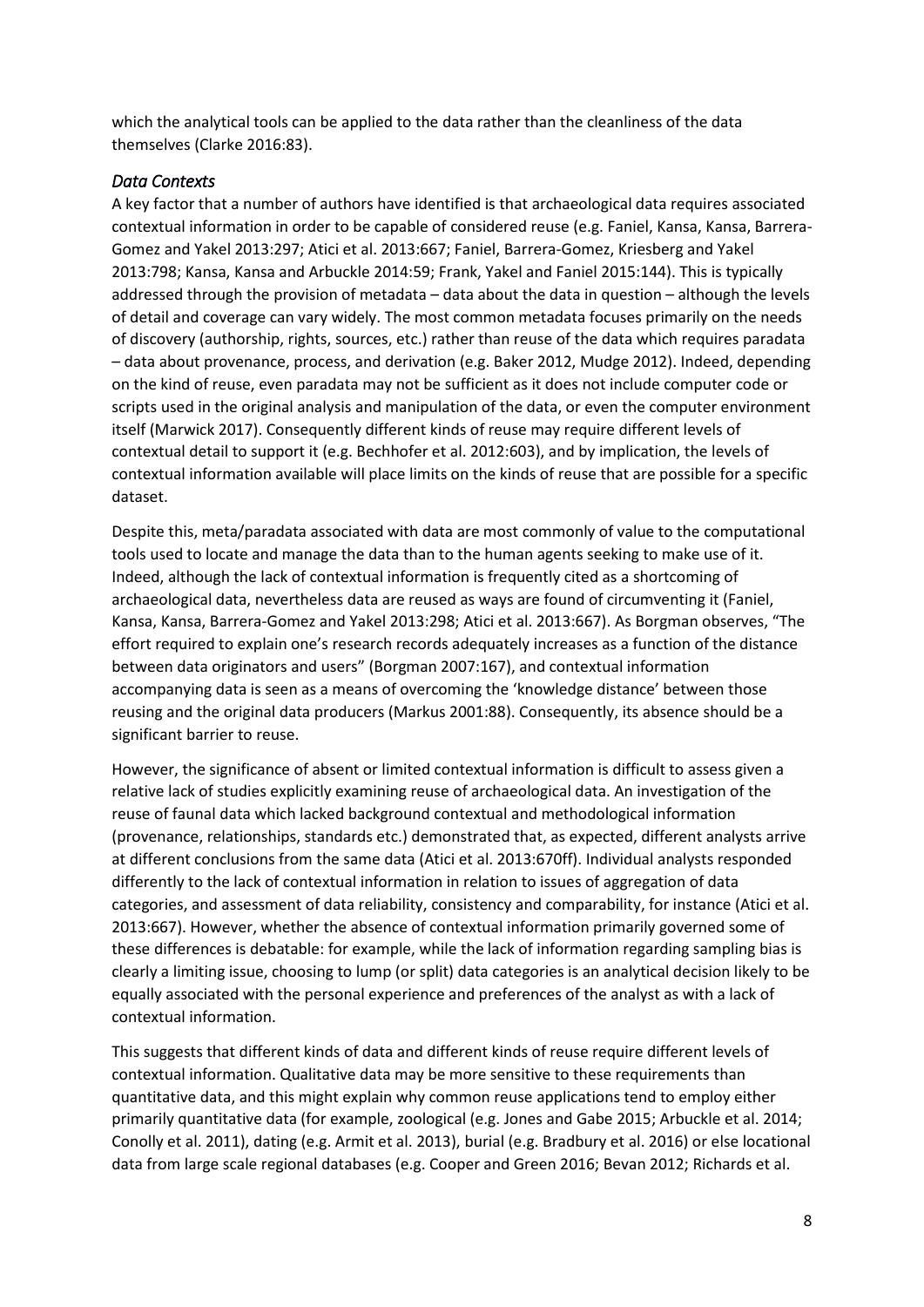2009). Large scale artifact and monument datasets in particular are widely used primarily because their focus on type and location enables their use as a backdrop to original research (c.f Wallis et al. 2013:11) often with little or no contextual knowledge required. The greater frequency of reuse of quantitative as opposed to qualitative datasets is also noted in other disciplines (Park and Wolfram 2017:459), suggested in part to be simply due to the greater amount of quantitative data available and the relative ease of reuse of such data compared to more narrative forms. Indeed, textual data is frequently converted into quantitative data via coding to make it more 'computable'.

### *Data Epistemologies*

How we conceive of data clearly has implications for the practice of reuse; at the same time data analytics frequently operate within different epistemological frameworks which can easily be set aside or go unrecognized in the pursuit of reuse. A traditional view of data as empirical 'facts' implies a straightforward approach to data reuse and contrasts with a perspective of data as observations about attributes perceived as having some contemporary value in understanding the past, which suggests a more complex, ambiguous approach to data reuse. One outcome of this may again be a preference for collecting new data rather than reusing existing data, not only to avoid data wrangling and contextual issues, but also as a means of sidestepping theoretical or philosophical tensions such as these.

Many examples of data reuse fall into the category of 'meta-analysis' or data mining, an approach which only becomes feasible with the availability of large quantities of data held in open repositories. Incorporating data collected by others, frequently unknown to the reuser, with the data being used for very different purposes to its original intent, can be seen as an extreme form of reuse in which contextual information is useful but frequently absent (Markus 2001:71-72). This aligns with an increasing interest in 'Big Data', an approach to data analysis where quantity of data is often seen to overcome limitations in quality or sampling (e.g. Gattiglia 2015:114, following Mayer-Shönberger and Cukier 2013:33). Such approaches tend to adopt (or implicitly assume) a traditional view of data, one in which data are conceived as raw, unprocessed, unworked, typically acquired using rigorous scientific methods and distinct from subjective interpretation or other contextual matters (Costa et al. 2013:450; Huggett 2015:14ff). This is often characterized as a data-informationknowledge pyramid (see Figure 4) – a view of data at the bottom of a hierarchy which moves through information to knowledge, and, ultimately, wisdom. In this DIKW model, knowledge is created from a hierarchy of building blocks – data are transformed into information, information is processed into knowledge, and we travel up this hierarchy to arrive at wisdom (e.g. Kitchin 2014:9- 12; see also Gattiglia 2015:115). This has its attraction as an apparently common-sense perspective, mapping conveniently onto archaeological perceptions such as the image of a data mountain that is waiting to be transformed into archaeological knowledge. However, it is a perspective that that is embedded in an essentially positivist approach to archaeology, in which data are seen as "separate from the subjectivities that generate them, and independent of the relational and intersubjective contexts that give rise to them" (Mauthner and Parry 2009:292; see also Huggett 2015:15-17). In contrast, data are a consequence of cultural processes, and hence are theory-laden, process-laden, and purpose-laden (Huggett 2014:5), and not raw in any sense; they emerge as the outcome of the application of knowledge and information in a reversal of the DIKW model (e.g. Tuomi 1999) (see Figure 5). Hence, based on their experience, research objectives etc., the data creator articulates their knowledge to identify and categorize information, and that information, in order to be represented in a digital environment, is atomized to create data. Essentially, the data-informationknowledge of the reuser only emerges through an understanding of the knowledge-information-data disarticulation of the original creator (Huggett 2015:18). In the process, explicit, representable knowledge is prioritized, and what tends to be lost is the tacit, contextual knowledge.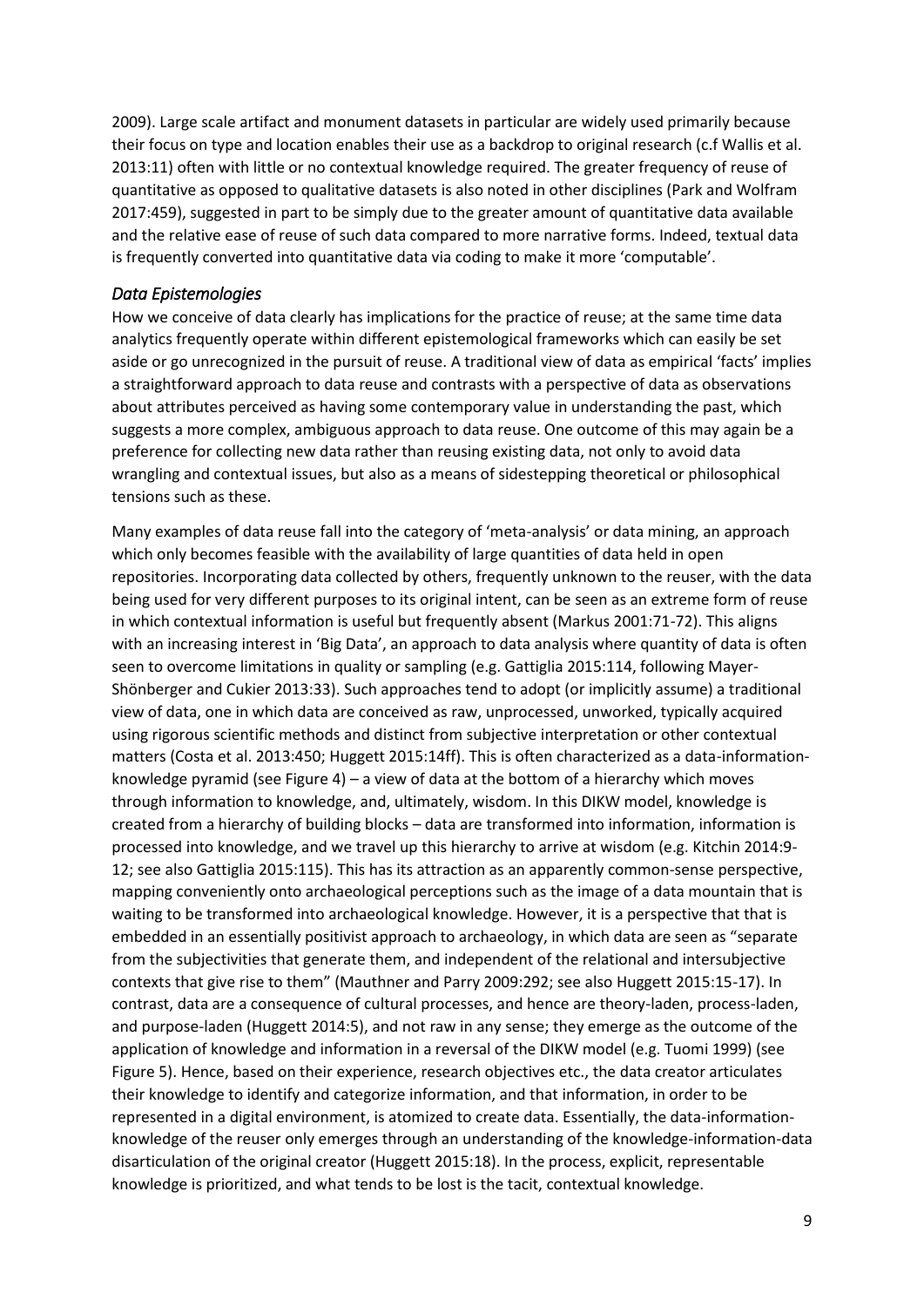While most archaeological data does not conform to the characteristics of 'big' data, nevertheless big data analytical approaches are increasingly being applied to 'small' data, aided by the growth of archaeological data repositories and the access they provide to a wider range of data and the aggregation and integration of datasets that become possible as a result. 'Big' or 'small', these analytical approaches come with new epistemologies attached (see Kitchin 2014:133ff). For example, data analytics are (in)famously associated with an 'end of theory' (Anderson 2008) in which the quantity of data enables it to be analyzed without hypotheses, allowing algorithms to find patterns and identify correlations. Associated with this is the idea that data can speak for themselves free from theory: that data trump theory in a truly objective neutral fashion, stripped of context and bias. Related to this is the concept that data can be context-free – that they do not require contextual or domain-specific knowledge to carry meaning. Alternatively, the quantities of data available facilitate data-driven approaches in which information emerges from the data, replacing traditional knowledge-based approaches based on hypothesis. Such approaches to reuse present a challenge to traditional ways of doing archaeology, and their consequences are as yet not understood.

# Challenges for reuse

We are not yet at the stage where archaeologists are increasingly expected to reuse existing data and need to justify primary data collection (Naylor and Richards 2005:90), or where the orthodoxy of excavation is challenged by access to reusable archaeological data (Beck and Neylon 2012:494), although obligations to funders may cause this to change in future. There is broad agreement with the view that digital archives should not be seen as the final resting places for digital data (Green 2016:17) or as the residue of research (Kansa and Kansa 2014:223) but are instead seen as part of a larger data lifecycle. However, while this data cycle is reasonably well-established in terms of capturing, documenting, and packaging the data for reuse, the missing element in the cycle is all too often the actual reuse of data. At the same time, most discussions concerning digital data focus on these established areas of the lifecycle, and pay significantly less attention to issues surrounding reuse (e.g. Borgman 2007; 2015) which is itself a rich and complex cycle of interconnections, interactions, and interrelationships (see Figure 6). As a consequence, we can develop an appreciation of why we can benefit from reusing data, but the actual approaches and methods of reuse and their limitations are less well understood. This then makes evaluating the documentation and data that are available for sharing in terms of their worth and robusticity a primarily theoretical exercise, presenting a significant risk to the sustainability of digital data archiving in archaeology. The purpose of digital curation is ultimately to ensure future access and reuse, but until reuse becomes part of mainstream practice alongside archiving and sharing this cannot be reliably confirmed.

The primary challenges for digital data reuse therefore are not so much related to questions of suitable means of storage and migration of data, or the provision of adequate documentation to facilitate reuse, or issues of trust and credibility of the data, or the appropriate recognition or citation of reuse, or even the need for training and reward structures to support reuse, important though these are. Instead – or in addition – what is needed is a deeper understanding and appreciation of reuse in terms of what it entails: issues associated with the re-presentation and interpretation of old data, the nature and purpose of reuse, and the opportunities and risks presented by reuse. Such questions are not specific to digital data and have seen some debate over the years; however, digital data change the terms of engagement with their near-instant access,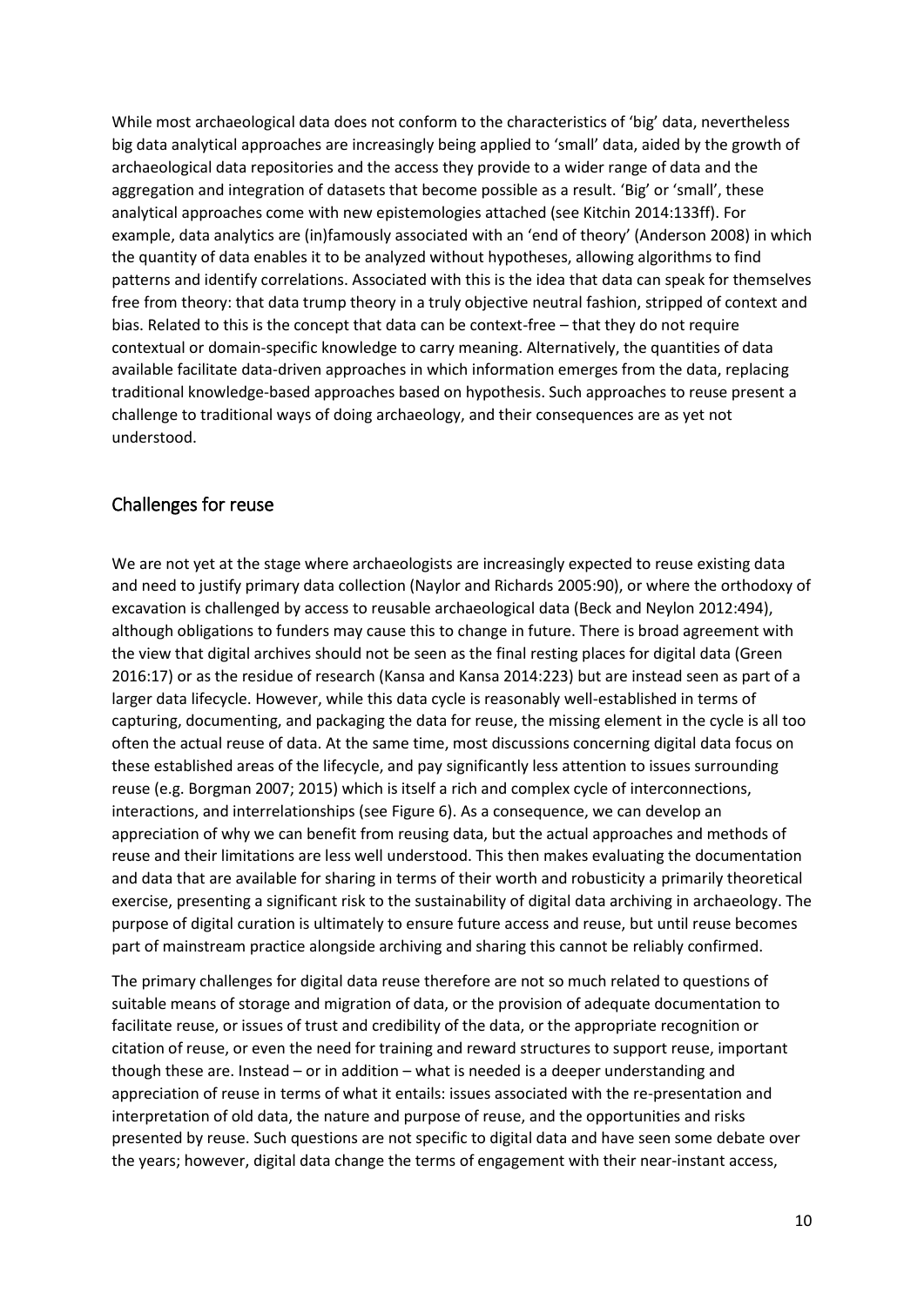volume, and flexibility, and their potentially transformative effects on the practice of archaeology now and in the future.

These questions include:

- Recognizing that archaeological data do not create themselves but are performative in nature, how are they created and subsequently used, and how can this be represented for future reuse? How can the presumptions and 'preunderstandings' (Wylie 2017:204) be incorporated in data past and present?
- Given that data have potential that we cannot anticipate, how should data be defined, captured, recorded and curated in order that limits on future reuse are minimized?
- Since archaeological data are by their nature incomplete and imperfectly captured, how can this incompleteness and inconsistency best be represented and handled during their reuse? What are the implications of data being made to speak for data that are not captured and hence not available?
- What are the effects of reusing, repurposing, remixing, recycling, recontextualizing data on archaeological knowledge? For instance, what are the implications of applying alternative frames of analysis, different research agendas etc. to data collected under different theoretical regimes?
- What reprocessing and extraction procedures are required to extract and operationalize data from underlying sources? What are the consequences of methods such as standardizing, reducing, and mapping data into schema as part of a pre-analysis cleansing process?
- What are the implications of the different epistemologies associated with data analytics applied to archaeological data?
- How are steps in the data reuse cycle (Figure 6) shaping archaeological practice? What is being privileged, and what is being left behind?
- What mechanisms need to be put in place to support appropriate reuse of archaeological data?

Addressing these questions in the context of digital data reuse will address not only the immediate concerns and technical issues associated with data reuse, but will also have implications for a deeper understanding of the nature of archaeology's digital turn. Borrowing from Ash et al. (2016), we are increasingly witness to archaeologies *through* the digital, archaeologies *produced* by the digital, and archaeologies *of* the digital, but it is as yet unclear how these are reshaping archaeological practice. A closer appreciation of how we work with our digital data is a fundamental part of this, and key to addressing archaeology's 'dirty secret'.

# Acknowledgements

This paper has its origins in the SAA 2017 Forum 'Beyond Data Management: A Conversation about "Digital Data Realities"' organized by Sarah Witcher Kansa and Eric Kansa, and I am grateful to them for the invitation to contribute. Katie Green (Archaeology Data Service) kindly provided the data used in Figure 1 and Patricia Martin-Rodilla generously supplied the Spanish translation of the abstract. The Editors and the two anonymous reviewers suggested several helpful improvements. No permits were required from this work.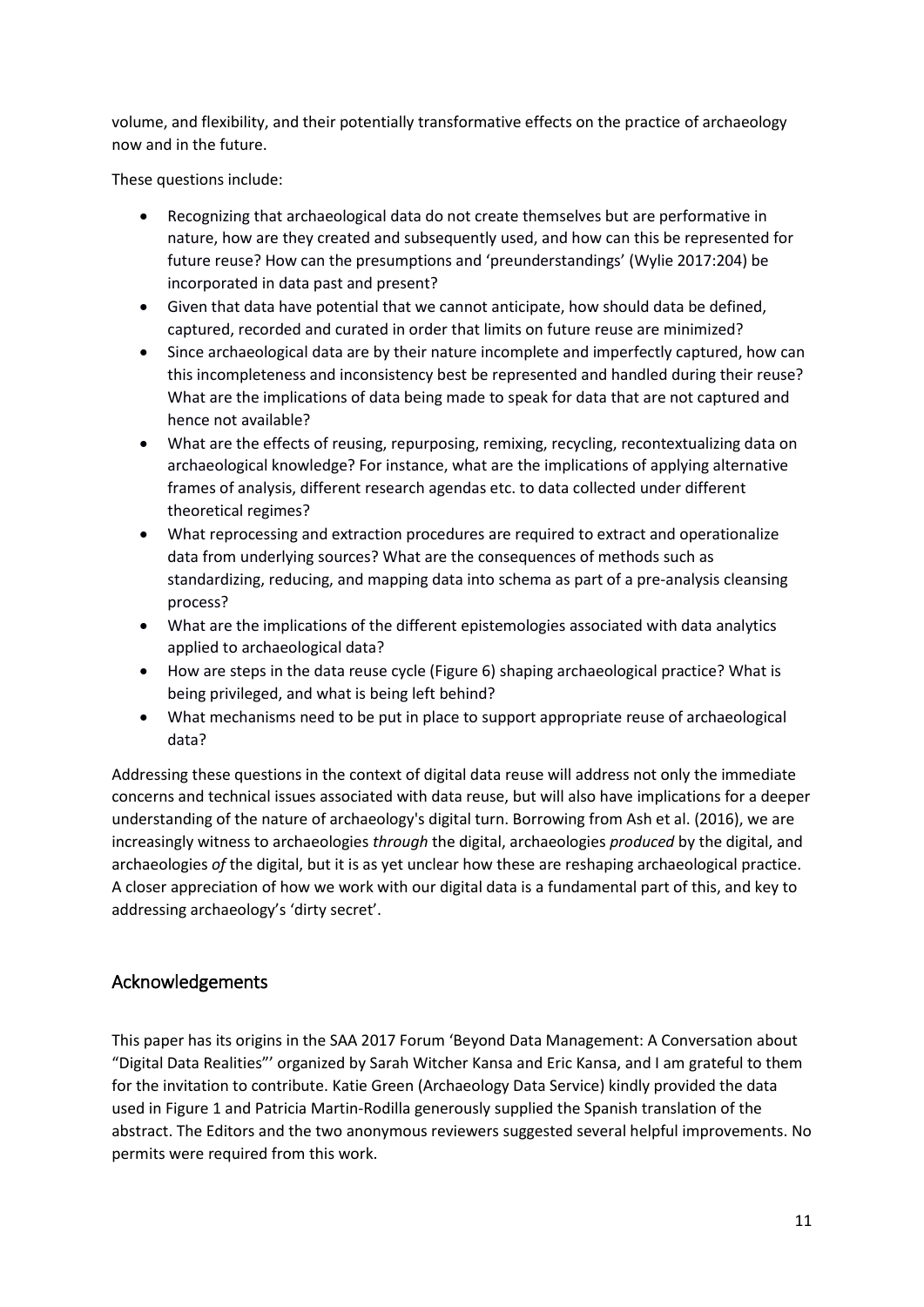# References Cited

Archaeology Data Service (ADS)

2014 Data Management and Sharing Plans. Electronic document, https://archaeologydataservice.ac.uk/advice/DataManagementPlans.xhtml, accessed August 9, 2017.

### Anderson, Chris

2008 The End of Theory: the Data Deluge Makes the Scientific Method Obsolete. *Wired Magazine* 16 (7). Electronic document, http://www.wired.com/science/discoveries/magazine/16- 07/pb theory/, accessed August 9, 2017.

Arbuckle, Benjamin S., Sarah Whitcher Kansa, Eric Kansa, David Orton, Canan Çakırlar, Lionel Gourichon, Levent Atici, Alfred Galik, Arkadiusz Marciniak, Jacqui Mulville, Hijlke Buitenhuis, Denise Carruthers, Bea De Cupere, Arzu Demirergi, Sheelagh Frame, Daniel Helmer, Louise Martin, Joris Peters, Nadja Pöllath, Kamilla Pawłowska, Nerissa Russell, Katheryn Twiss, and Doris Würtenberger

2014 Data Sharing Reveals Complexity in the Westward Spread of Domestic Animals across Neolithic Turkey. *PLoS ONE* 9(6):e99845. DOI: 10.1371/journal.pone.0099845

Armit, Ian, Graeme T. Swindles and Katharina Becker

2013 From Dates to Demography in Later Prehistoric Ireland? Experimental Approaches to the Meta-Analysis of Large 14C Data-Sets. *Journal of Archaeological Science* 40:433-438. DOI: 10.1016/j.jas.2012.08.039

Ash, James, Rob Kitchen, and Agnieszka Leszczynski

2016 Digital Turn, Digital Geographies? *Progress in Human Geography*, in press. DOI: 10.1177/0309132516664800

Atici, Levent, Sarah Whitcher Kansa, Justin Lev-Tov, and Eric Kansa

2013 Other People's Data: A Demonstration of the Imperative of Publishing Primary Data. *Journal of Archaeological Method and Theory* 20, 663-681. DOI 10.1007/s10816-012-9132-9

#### Baker, Drew

2012 Defining Paradata in Heritage Visualisation'. In *Paradata and Transparency in Virtual Heritage*, edited by Anna Bentkowska-Kafel, Hugh Denard, and Drew Baker, pp.163-175. Ashgate: Farnham, Surrey.

#### Baker, Monya

2016 Is there a reproducibility crisis? *Nature* 533:452-454

Barrett, John C.

1987 The Glastonbury Lake Village: Models and Source Criticism. *Archaeological Journal* 144:409-423.

Bechhofer, Sean, Iain Buchan, David De Roure, Paolo Missier, John Ainsworth, Jiten Bhagat, Philip Couch, Don Cruickshank, Mark Delderfield, Ian Dunlop, Matthew Gamble, Danius Michaelides, Stuart Owen, David Newman, Shoaib Sufi, and Carole Goble

2012 Why Linked Data Is Not Enough For Scientists. *Future Generation Computer Systems* 29:599-611. DOI: 10.1016/j.future.2011.08.004

Beck, Anthony, and Cameron Neylon

2012 A Vision for Open Archaeology. *World Archaeology* 44:479-497. DOI:

10.1080/00438243.2012.737581

Bevan, Andrew

2012 Spatial Methods for Analysing Large-Scale Artefact Inventories. *Antiquity* 86:492- 506. DOI: 10.1017/S0003598X0006289X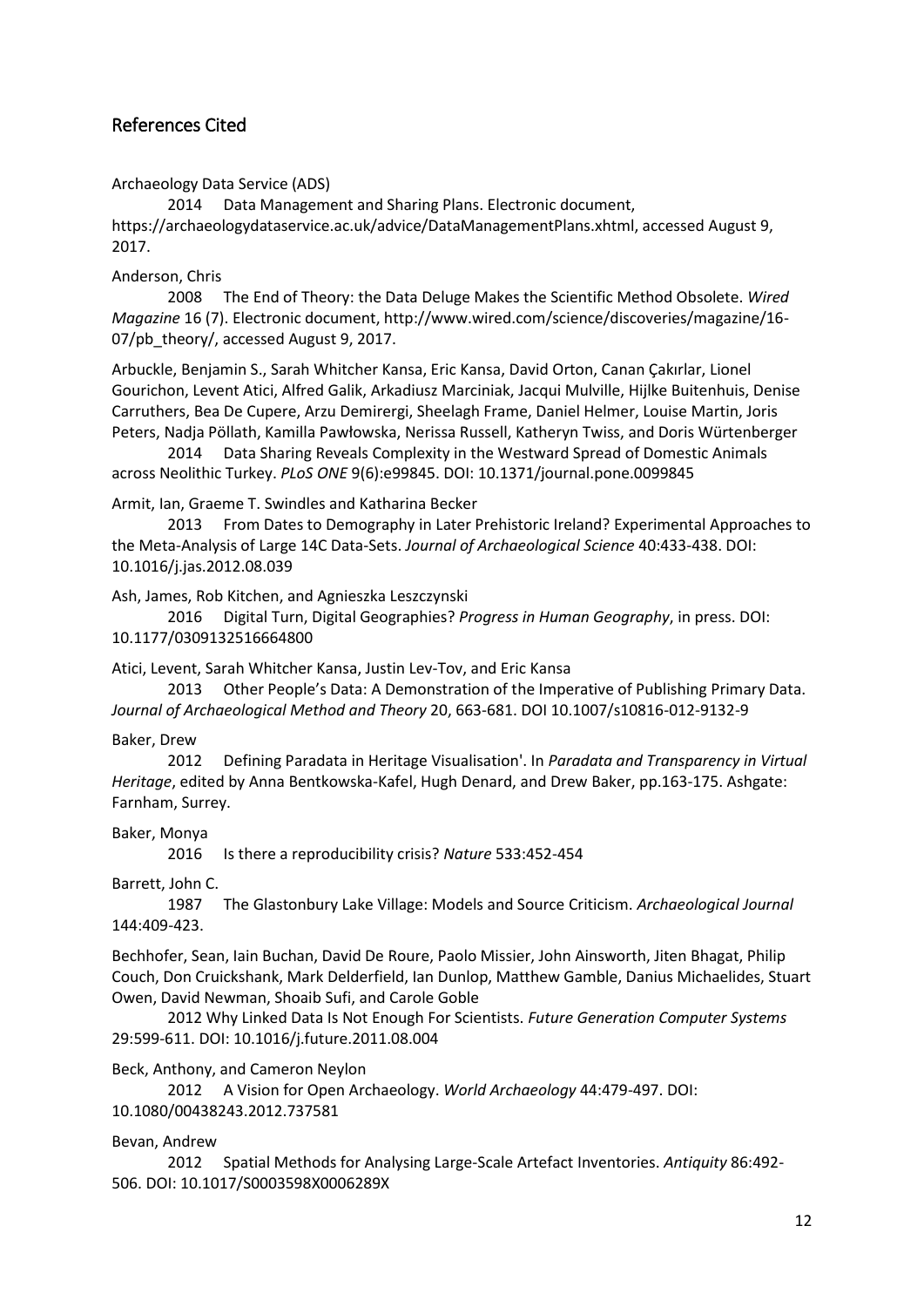#### Bishop, Libby, and Arja Kuula-Luumi

2017 Revisiting Qualitative Data Reuse: A Decade On. *SAGE Open* 7:1-15. DOI: 10.1177/2158244016685136

#### Borgman, Christine L.

2007 *Scholarship in the Digital Age: Information, Infrastructure, and the Internet*. MIT Press: Cambridge, MA.

2012 The Conundrum of Sharing Research Data. *Journal of the American Society for Information Science and Technology* 63:1059-1078. DOI: 10.1002/asi.22634

2015 *Big Data, Little Data, No Data: Scholarship in the Networked World*. MIT Press: Cambridge, MA.

Bradbury, Jennie, Douglas Davies, Mandy Jay, Graham Philip, Charlotte Roberts, and Chris Scarre 2016 Making the Dead Visible: Problems and Solutions for "Big" Picture Approaches to the

Past, and Dealing with "Large" Mortuary Datasets. *Journal of Archaeological Method and Theory* 23:561-591. DOI: 10.1007/s10816-015-9251-1

#### Carver, Martin

1985 The Friendly User. In *Current Issues in Archaeological Computing*, edited by Malcolm. A. Cooper and Julian D. Richards, pp. 47- 61. British Archaeological Reports International Series: Oxford.

#### Cherry, John F.

2011 Still Not Digging, Much. *Archaeological Dialogues* 18:10-17. DOI: 10.1017/S1380203811000055

#### Clarke, Roger

2016 Big Data, Big Risks. *Information Systems Journal* 26:77-90. DOI: 10.1111/isj.12088

#### Costa, Stefano, Anthony Beck, Andrew Bevan, and Jessica Ogden

2013 Defining and Advocating Open Data in Archaeology. In *Archaeology in the Digital Era: Papers from the 40th Annual Conference of Computer Applications and Quantitative Methods in Archaeology (CAA)*, edited by Graeme Earl, Tim Sly, Angeliki Crystanthi, Patricia Murietta-Flores, Constantinos Papadopoulos, Iza Romanowska, and David Wheatley, pp. 449-456. Amsterdam University Press: Amsterdam.

#### Curty, Renata Gonçalves

2016 Factors Influencing Research Data Reuse in the Social Sciences: An Exploratory Study. *International Journal of Digital Curation* 11:96-117. DOI: 10.2218/ijdc.v11i1.401

#### Curty, Renata Gonçalves, and Jian Qin

2014 Towards a Model for Research Data Reuse Behavior. *Proceedings of the American Society for Information Science and Technology* 51:1–4. DOI: 10.1002/meet.2014.14505101072

#### Custers, Bart, and Helena Uršič

2016 Big Data and Data Reuse: A Taxonomy of Data Reuse for Balancing Big Data Benefits and Personal Data Protection. *International Data Privacy Law* 6:4-15. DOI: 10.1093/idpl/ipv028

Conolly, James, Sue Colledge, Keith Dobney, Jean-Denis Vigne, Joris Peters, Barbara Stopp, Katie Manning, and Stephen Shennan

2011 Meta-Analysis of Zooarchaeological Data from SW Asia and SE Europe Provides Insight Into the Origins and Spread of Animal Husbandry. *Journal of Archaeological Science* 38:538- 545. DOI: 10.1016/j.jas.2010.10.008

#### Cooper, Anwen, and Chris Green

2016 Embracing the Complexities of 'Big Data' in Archaeology: the Case of the English Landscape and Identities Project. *Journal of Archaeological Method and Theory* 23:271-304. DOI: 10.1007/s10816-015-9240-4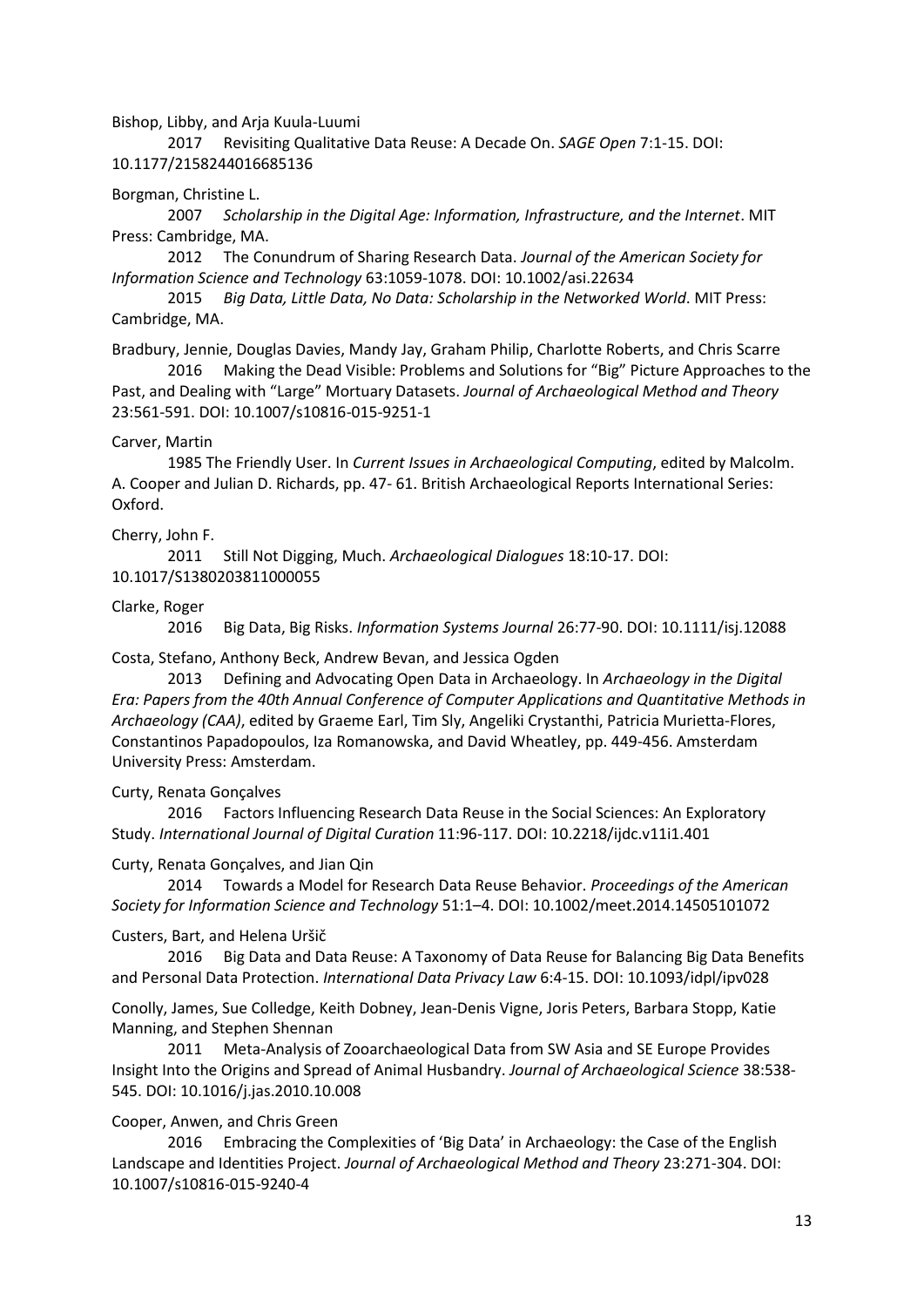Dallmeier-Tiessen, Suenje, Robert Darby, Kathrin Gitmans, Simon Lambert, Brian Matthews, Salvatore Mele, Jari Suhonen, and Michael Wilson

2014 Enabling Sharing and Reuse of Scientific Data. *New Review of Information Networking* 19:16-43. DOI: 10.1080/13614576.2014.883936

Dappert, Angela, Adam Farquhar, Rachael Kotarski and Kirstie Hewlett

2017 Connecting the Persistent Identifier Ecosystem: Building the Technical and Human Infrastructure for Open Research. *Data Science Journal*, 16: 28, pp. 1–16. DOI: 10.5334/dsj-2017-028

Fagan, Brian

1995 Timelines: Archaeology's Dirty Secret. *Archaeology* 48 (4):14-17.

Faniel, Ixchel, Adam Kriesberg, and Elizabeth Yakel

2016 Social Scientists' Satisfaction With Data Reuse. *Journal of the Association for Information Science and Technology* 67:1404-1416. DOI: 10.1002/asi.23480

Faniel, lxchel, Julianna Barrera-Gomez, Adam Kriesberg, and Elizabeth Yakel

2013 A Comparative Study of Data Reuse Among Quantitative Social Scientists and Archaeologists. *iConference 2013 Proceedings*, pp797-800. Electronic document, http://hdl.handle.net/2142/42099, accessed August 9, 2017.

Faniel, Ixchel, Eric Kansa, Sarah Whitcher Kansa, Julianna Barrera-Gomez, and Elizabeth Yakel 2013 The Challenges of Digging Data: A Study of Context in Archaeological Data Reuse.

*Proceedings of the 13th ACM/IEEE-CS joint conference on Digital libraries (JCDL '13), pp.* 295-304. ACM: New York, NY. DOI: 10.1145/2467696.2467712

Frank, Rebecca D., Elizabeth Yakel, and Ixchel Faniel

2015 Deconstruction/Reconstruction: Preservation of Archaeological and Zoological Research Data. *Archival Science* 15(2):141-167. DOI: 10.1007/s10502-014-9238-9

#### Gattiglia, Gabriele

2015 Think Big About Data: Archaeology and the Big Data Challenge. *Archäologische Informationen* 38:113-124.

#### Green, Katie

2016 Digital Data in Archaeology: Preservation, Access and Re-Use – The Work of the Archaeology Data Service. In *Proceedings of the 2nd Data Management Workshop - Kölner Geographische Arbeiten 96*, edited by Constanze Curdt and Christian Willmes, pp17-23. Geographisches Institut der Universität zu Köln: Cologne. DOI: 10.5880/TR32DB.KGA96.4

#### Haustein, Stefanie

2016 Grand Challenges in Altmetrics: Heterogeneity, Data Quality and Dependencies. *Scientometrics* 108:413-423. DOI 10.1007/s11192-016-1910-9

#### Heidorn, P. Bryan

2008 Shedding Light on the Dark Data in the Long Tail of Science. *Library Trends* 57:280- 299 DOI: 10.1353/lib.0.0036

#### Huggett, Jeremy

2014 Promise and Paradox: Accessing Open Data in Archaeology. In *Proceedings of the Digital Humanities Congress 2012*, edited by Clare Mills, Michael Pidd, and Esther Ward. HRI Online Publications: Sheffield. Electronic document,

https://www.hrionline.ac.uk/openbook/chapter/dhc2012-huggett, accessed August 9, 2017.

2015 Digital Haystacks: Open Data and the Transformation of Archaeological Knowledge. In *Open Source Archaeology: Ethics and Practice*, edited by Andrew T. Wilson and Ben Edwards, pp. 6-29 (Berlin: De Gruyter Open). DOI: 10.1515/9783110440171-003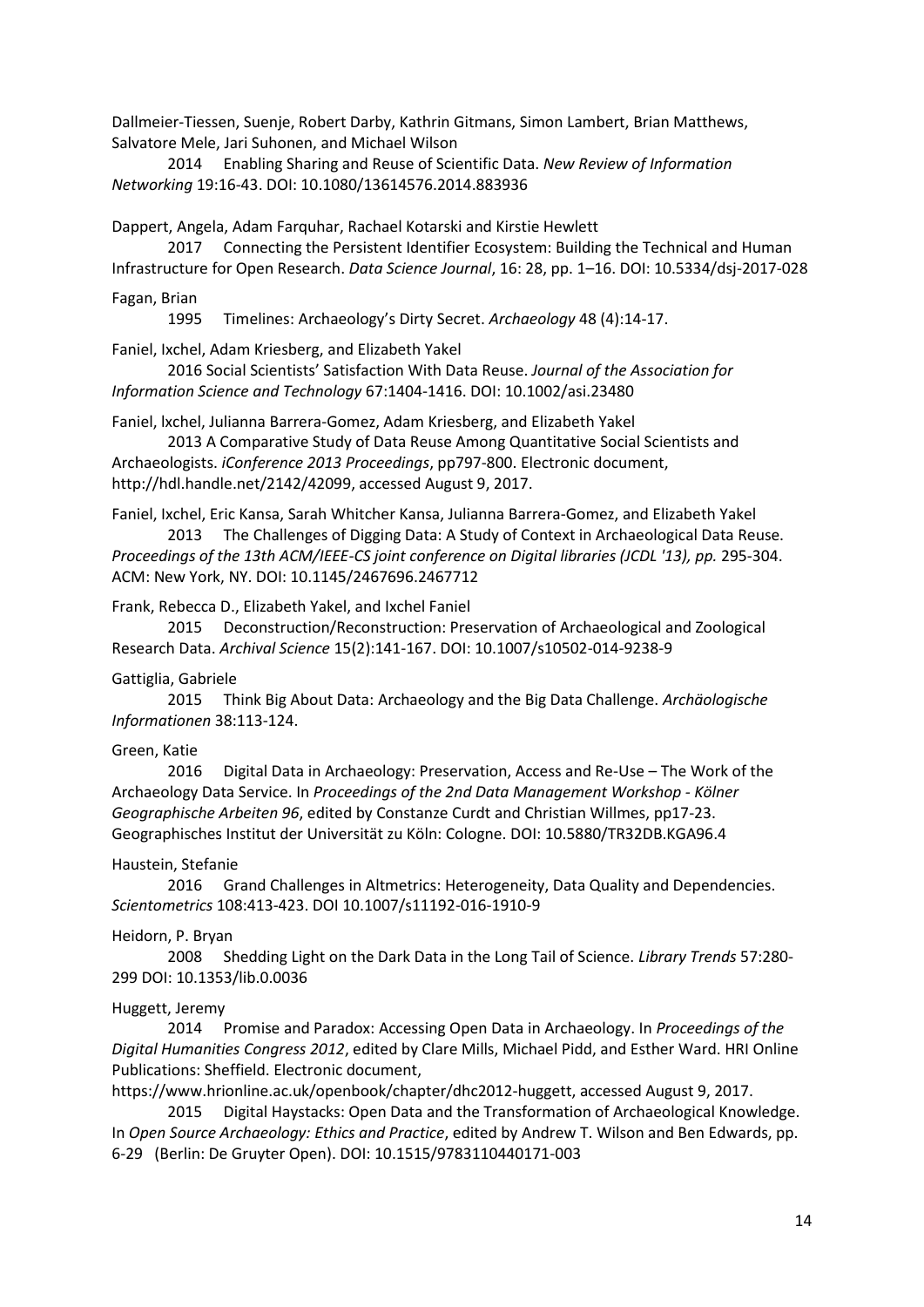#### Huvila, Isto

2016 If We Just Knew Who Should Do It, Or The Social Organization of the Archiving of Archaeology in Sweden. *Information Research* 21(2). http://www.informationr.net/ir/21- 2/paper713.html, accessed August 9. 2017.

#### Jagadish, H.V.

2015 Big Data and Science: Myths and Reality. *Big Data Research* 2(2):40-52. DOI: 10.1016/j.bdr.2015.01.005

#### Jones, Emily Lena, and Caroline Gabe

2015 The Promise and Peril of Older Collections: Meta-Analyses and the Zooarchaeology of Late Prehistoric/Early Historic New Mexico. *Open Quaternary* 1:1–13. DOI: 10.5334/oq.ag

Kandel, Sean, Jeffrey Heer, Catherine Plaisant, Jessie Kennedy, Frank van Ham, Nathalie Henry Riche, Chris Weaver, Bongshin Lee, Dominique Brodbeck, and Paolo Buono

2011 Research Directions in Data Wrangling: Visualizations and Transformations for Usable and Credible Data. *Information Visualisation* 10:271-288. DOI: 10.1177/1473871611415994

### Kansa, Sarah Whitcher

2015 Using Linked Open Data to Improve Data Reuse in Zooarchaeology. *Ethnobiology Letters* 6:244-231. DOI: 10.14237/ebl.6.2.2015.467

### Kansa, Sarah Whitcher, and Eric Kansa

2014 Data Publishing and Archaeology's Information Ecosystem. *Near Eastern Archaeology* 77:223-227.

Kansa, Eric, Sarah Whitcher Kansa, and Benjamin Arbuckle

2014 Publishing and Pushing: Mixing Models for Communicating Research Data in Archaeology. *International Journal of Digital Curation* 9:57-70. DOI: 10.2218/ijdc.v9i1.301

#### Kitchin, Rob

2014 *The Data Revolution: Big Data, Open Data, Data Infrastructures & Their Consequences*. SAGE Publications: London.

### Markus, Lynne M.

2001 Toward a Theory of Knowledge Reuse: Types of Knowledge Reuse Situations and Factors in Reuse Success. *Journal of Management Information Systems* 18:57-93. DOI: 10.1080/07421222.2001.11045671

#### Marwick, Ben

2017 Computational Reproducibility in Archaeological Research: Basic Principles and a Case Study of Their Implementation. *Journal of Archaeological Method and Theory* 24:424-450. DOI: 10.1007/s10816-015-9272-9

#### Mauthner, Natasha S., and Odette Parry

2009 Qualitative Data Preservation and Sharing in the Social Sciences: On Whose Philosophical Terms? *Australian Journal of Social Issues* 44:289-305.

#### Mayer-Shönberger, Viktor, and Kenneth Cukier

2013 *Big Data: A Revolution That Will Transform How We Live, Work and Think*. John Murray: London.

#### Merriman, Nick, and Hedley Swain

1999 Archaeological Archives: Serving the Public Interest? *European Journal of Archaeology* 2:246-267. DOI: 10.1179/eja.1999.2.2.249

### Mooney, Hailey, and Mark P. Newton

2012 The Anatomy of a Data Citation: Discovery, Reuse, and Credit. *Journal of Librarianship and Scholarly Communication* 1(1):eP1035. DOI: 10.7710/2162-3309.1035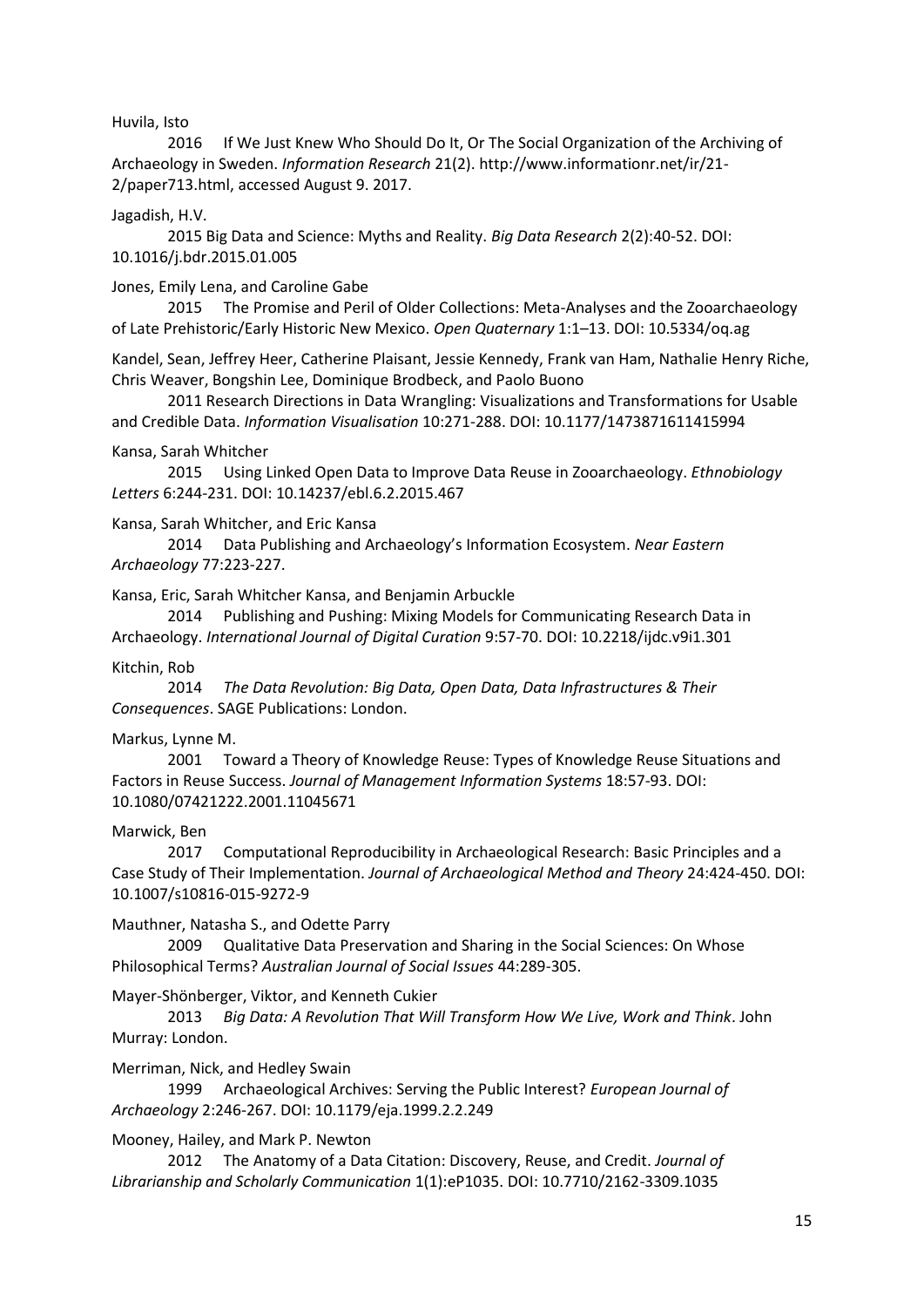### Mudge, Mark

2012 Transparency for Empirical Data. In *Paradata and Transparency in Virtual Heritage*, edited by Anna Bentkowska-Kafel, Hugh Denard, and Drew Baker, pp. 177-188. Ashgate: Farnham, Surrey.

### Müller, Heiko, and Johann-Christoph Freytag

2003 *Problems, methods and challenges in comprehensive data cleansing*. Technical Report HUB-IB-164, Humboldt-Universität zu Berlin (Berlin: Institut für Informatik). Electronic document, http://www.dbis.informatik.hu-berlin.de/fileadmin/research/papers/techreports/2003-hub\_ib\_164 mueller.pdf, accessed August 9, 2017.

Naylor, John, and Julian D. Richards

2005 Third-Party Data for First Class Research. *Archeologia e Calcolatori* 16:83-91. Electronic document, http://www.archcalc.cnr.it/indice/PDF16/NAYLOR83-92.pdf, accessed August 9, 2017.

Park, Hyoungjoo, and Dietmar Wolfram

2017 An Examination of Research Data Sharing and Re-use: Implications for Data Citation Practice. *Scientometrics* 111:433-461. DOI 10.1007/s11192-017-2240-2

Pasquetto, Irene V., Bernadette M. Randles, and Christine L. Borgman

2017 On the Reuse of Scientific Data. *Data Science Journal* 16:art8. DOI: 10.5334/dsj2017- 008

Peters, Isabella, Peter Kraker, Elisabeth Lex, Christian Gumpenberger, and Juan Gorraiz

2016 Research Data Explored: An Extended Analysis of Citations and Altmetrics. *Scientometrics* 107:723-744. DOI 10.1007/s11192-016-1887-4

Piwowar, Heather A., and Todd J. Vision

2013 Data Reuse and the Open Data Citation Advantage. *PeerJ* 1:e175. DOI 10.7717/peerj.175

Richards, Julian D.

2002 Digital Preservation and Access. *European Journal of Archaeology* 5:343-366. DOI: 10.1179/eja.2002.5.3.343

2017 Twenty Years Preserving Data: A View from the United Kingdom. *Advances in Archaeological Practice*, in press. DOI: 10.1017/aap.2017.11

Richards, Julian D., John Naylor, and Caroline Holas-Clark

2009 Anglo-Saxon Landscape and Economy: Using Portable Antiquities to Study Anglo-Saxon and Viking Age England. *Internet Archaeology* 5. DOI: 10.11141/ia.25.2

Robinson-Garcia, Nicolas, Philippe Mongeon, Wei Jeng, and Rodrigo Costas

2017 DataCite as a novel bibliometric source: Coverage, strengths and limitations. *Journal of Informetrics* 11: 841-854. DOI: 10.1016/j.joi.2017.07.003

Sasse, Tom, Amanda Smith, Ellen Broad, Jeni Tennison, Peter Wells, and Ulrich Atz

2017 *Recommendations for Open Data Portals: from setup to sustainability*. Electronic document,

https://www.europeandataportal.eu/sites/default/files/edp\_s3wp4\_sustainability\_recommendatio ns.pdf, accessed August 9, 2017.

Smith, Michael E.

2015 How Can Archaeologists Make Better Arguments?. *The SAA Archaeological Record* 15(4):18-23.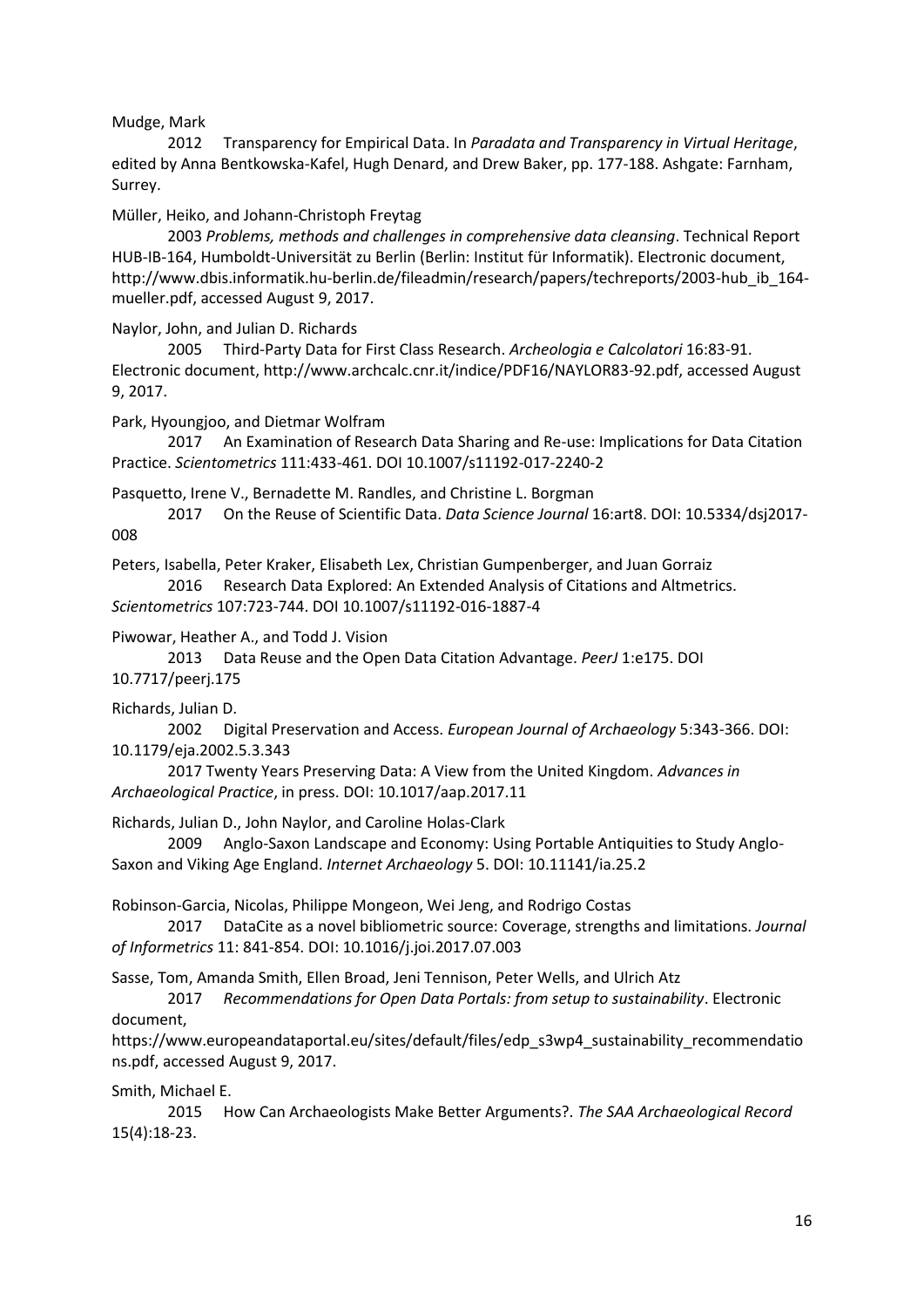### Tuomi, Ilkka

1999 Data Is More Than Knowledge: Implications of the Reversed Knowledge Hierarchy for Knowledge Management and Organizational Memory. *Journal of Management Information Systems* 16(3):103-117.

Wallis, Jillian, Elizabeth Rolando, and Christine L. Borgman

2013 If We Share Data, Will Anyone Use Them? Data Sharing and Reuse in the Long Tail of Science and Technology. *PLoS ONE* 8(7):e67332. DOI:10.1371/journal.pone.0067332

### Wentworth, Donna

2008 Voices from the future of science: Rufus Pollock of the Open Knowledge Foundation. *Science Commons* (blog), August 18th, 2008. Electronic document,

http://sciencecommons.org/weblog/archives/2008/08/18/voices-from-the-future-of-science-rufuspollock-of-the-open-knowledge-foundation/, accessed August 9, 2017.

Wilkinson, Mark D., Michel Dumontier, IJsbrand Jan Aalbersberg, Gabrielle Appleton, Myles Axton, Arie Baak, Niklas Blomberg, Jan-Willem Boiten, Luiz Bonino da Silva Santos, Philip E. Bourne, Jildau Bouwman, Anthony J. Brookes, Tim Clark, Mercè Crosas, Ingrid Dillo, Olivier Dumon, Scott Edmunds, Chris T. Evelo, Richard Finkers, Alejandra Gonzalez-Beltran, Alasdair J.G. Gray, Paul Groth, Carole Goble, Jeffrey S. Grethe, Jaap Heringa, Peter A.C 't Hoen, Rob Hooft, Tobias Kuhn, Ruben Kok, Joost Kok, Scott J. Lusher, Maryann E. Martone, Albert Mons, Abel L. Packer, Bengt Persson, Philippe Rocca-Serra, Marco Roos, Rene van Schaik, Susanna-Assunta Sansone, Erik Schultes, Thierry Sengstag, Ted Slater, George Strawn, Morris A. Swertz, Mark Thompson, Johan van der Lei, Erik van Mulligen, Jan Velterop, Andra Waagmeester, Peter Wittenburg, Katherine Wolstencroft, Jun Zhao, Barend Mons

2016 Principles for scientific data management and stewardship. *Scientific Data* 3: article no. 160018. DOI: 10.1038/sdata.2016.18

### Wylie, Alison

2017 How Archaeological Evidence Bites Back: Strategies for Putting Old Data to Work in New Ways. *Science, Technology, & Human Values* 42:203-225. DOI: 10.1177/0162243916671200

### Zimmerman, Ann S.

2008 New Knowledge from Old Data: The Role of Standards in the Sharing and Reuse of Ecological Data. *Science, Technology, & Human Values* 33:631-652. DOI: 10.1177/0162243907306704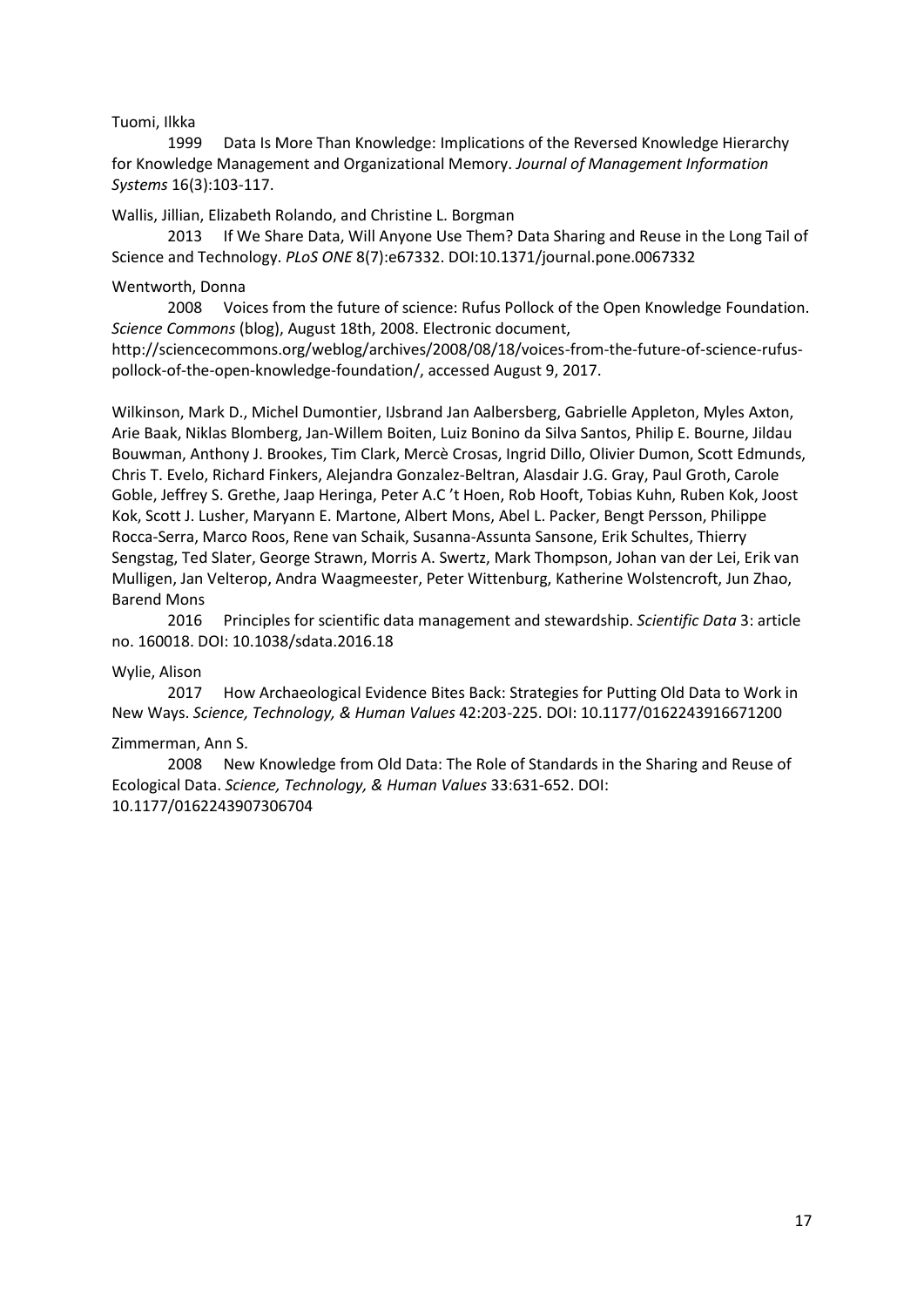# Figures



Figure 1. Archaeology Data Service unique pageviews, comparing overall views with archive views. (Data provided by the Archaeology Data Service)



Figure 2. A comparison of data archive downloads from the Archaeology Data Service. (Data downloaded from individual Archaeology Data Service archive pages)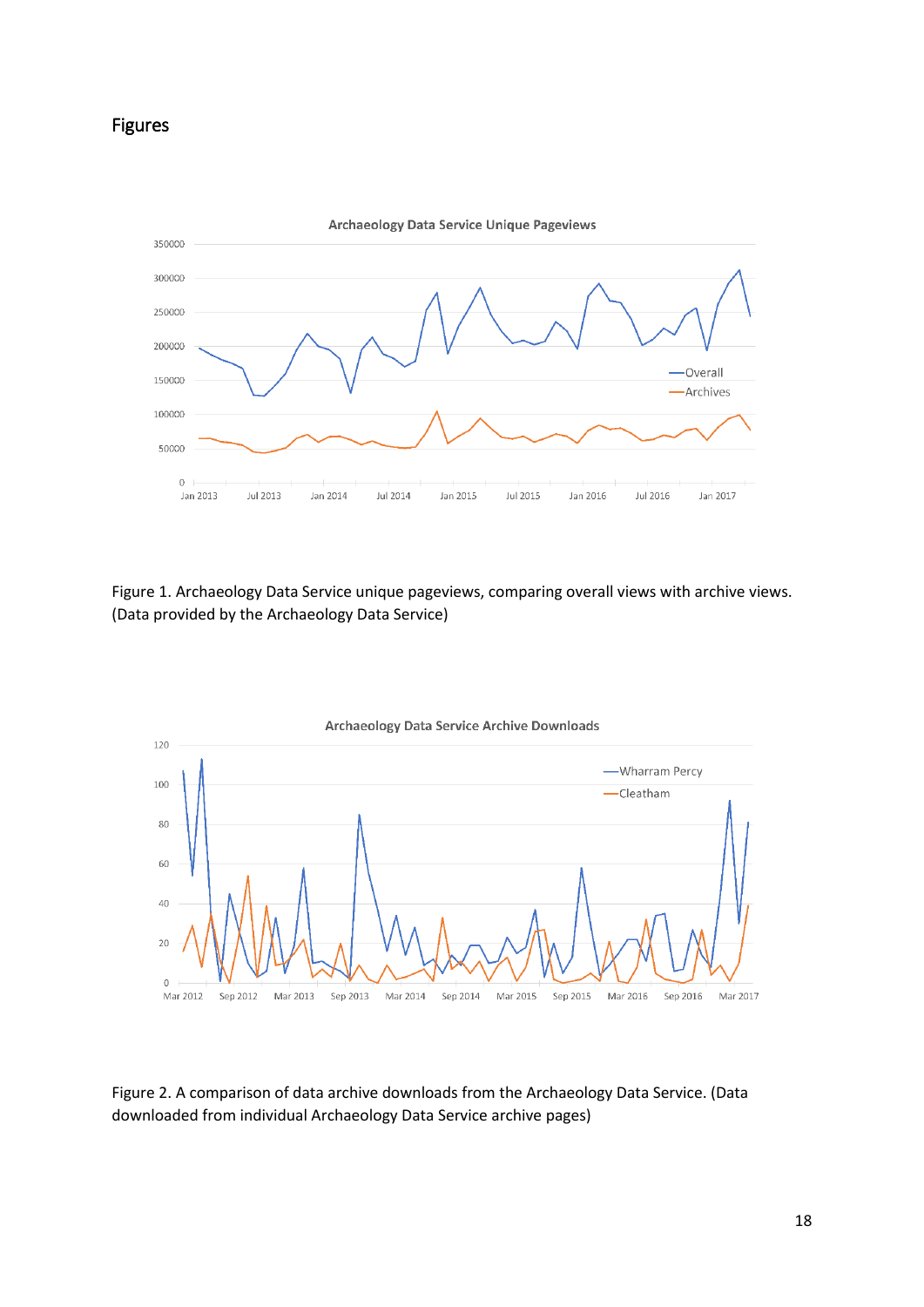

Figure 3. A data reuse behavioral model (adapted from Curty and Qin 2014, figure 1)



Figure 4. An archaeological variant of the Data-Information-Knowledge-Wisdom pyramid (adapted from Kitchin 2014, figure 1.1)